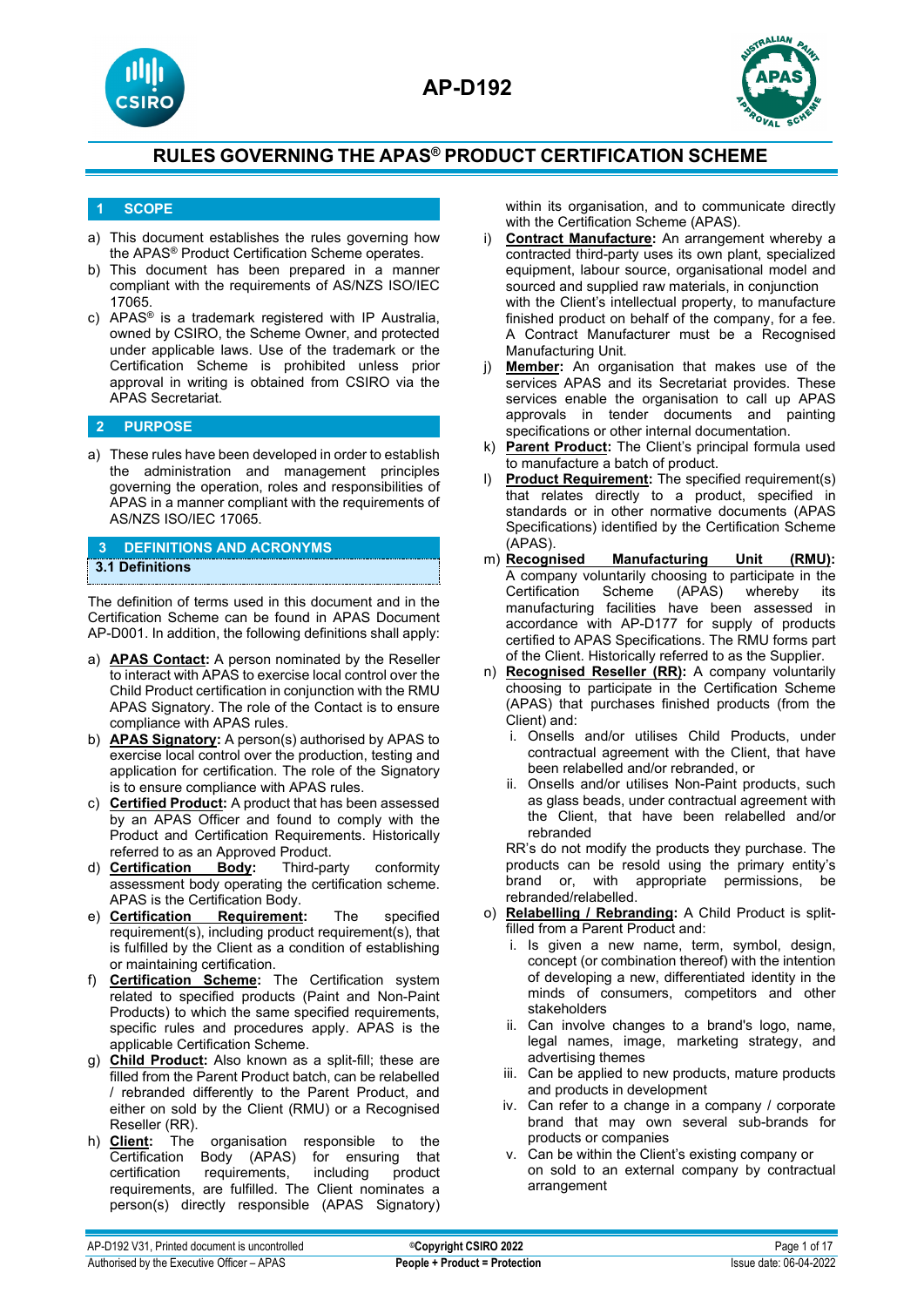



- p) **Scheme Owner:** The organisation responsible for developing and maintaining the certification scheme. CSIRO is the APAS Scheme Owner.
- q) **Scope of Certification:** The identification of the product(s) for which the certification is granted, the applicable certification scheme (APAS) and the standard(s) and normative document(s) (APAS Specifications), including their date of publication, to which it is judged that the product(s) comply.
- r) **Secretariat:** The organisation that provides administrative support and other resources necessary to keep the Certification Scheme functioning. The Secretariat is vested in CSIRO.
- s) **Toll Manufacture**: An arrangement whereby the Client sends its intellectual property and raw materials to a contracted third-party, who supplies the plant, specialized equipment, labour source and equipment, organisational model to manufacture finished product on behalf of the company, for a fee. A Toll Manufacturer must be a Recognised Manufacturing Unit.

#### **3.2 Acronyms**

The following acronyms appear in this document:

- **ACE** Agency for Conformity Evaluation<br>**APAS** Australian Paint Approval Scheme
- **APAS** Australian Paint Approval Scheme
- APAS Technical Advisory Panel<br>Commonwealth Scientific and
- **CSIRO** Commonwealth Scientific and Industrial Research Organisation
- **EO** Executive Officer, APAS<br>**PT** Proficiency Testing
- **PT** Proficiency Testing<br> **RMU** Recognised Manufa
- **RMU** Recognised Manufacturing Unit<br>**RR** Recognised Reseller
- **Recognised Reseller**

## **4 REFERENCED DOCUMENTS**

- a) The following standards are referenced in this document:
	- i. **AS/NZS 1580** Paints and related materials: Methods of test
	- ii. **AS/NZS 2312** Guide to the protection of structural steel against atmospheric corrosion by the use of protective coatings
	- iii. **AS 4312** Atmospheric corrosivity zones in Australia
	- iv. **AS/NZS ISO/IEC 17065** Conformity assessment: Requirements for bodies certifying products, processes and services

These documents may be purchased through the Reference Standards Australia website: <https://www.standards.org.au/>

v. **The Poisons Standard February 2022:** Standard for the Uniform Scheduling of Medicines and Poisons (SUSMP) No. 35, Part 2: Control on Medicines and Poisons, Section Seven / Appendix I Paint or Tinters

This document is available from the Australian Government Federal Register of Legislation website at: <https://www.legislation.gov.au/Details/F2022L00074>

- b) The following APAS documents are referenced in this document:
	- i. AP-D001 Rules Governing How APAS® **Operates**
	- ii. AP-D003 Schedule of Fees
	- iii. AP-D114 Rules Governing APAS® Recognition as a Testing Authority
	- iv. AP-D123 Restrictions on Ingredients in Product Formulation.
	- v. AP-D139 Application Form for Product Certification (Manufacturer)
	- vi. AP-D140 Application Form for Product Certification (Reseller)
	- vii. AP-D150 Rules Governing How Specifying Organisations become Members of APAS®
	- viii. AP-D177 Rules Governing How Product Manufacturers participate in APAS
	- ix. AP-D181 Volatile Organic Compounds (VOC) Limits
	- x. AP-D182 Statement of VOC Content in Product
	- xi. AP-D183 Guidelines for Changes to Formulations of Approved Products
	- xii. AP-D185 Record of Supply (Internal)
	- xiii. AP-D186 Certificate of Test (Internal)
	- xiv. AP-D194 Application for APAS® Signatory **Status**
	- xv. AP-D195 Approval Withdrawal (Internal)
	- xvi. AP-D197 Rules Governing for the Use of the APAS® Certification Mark
	- xvii. AP-D200 Application for Glass Beads **Certification**
	- xviii. AP-F003 Application for Recognition as an APAS® Recognised Reseller

All APAS documents (except those marked Internal) are available for download from the APAS website: <https://vs.csiro.au/apas/documents/>

## **5 INTRODUCTION**

- a) For information about the history of APAS, refer the APAS website:<https://vs.csiro.au/apas/history/>
- b) For information about how product manufacturers may participate in APAS, refer to APAS document AP-D177.
- c) For information about how to become a Member of APAS, refer to APAS document AP-D150.

## **6 CONFORMITY REQUIREMENTS**

## **6.1 General Requirements**

- a) The Certification Body establishes a legally enforceable agreement for the provision of certification activities to the Client.
- b) The Client shall always fulfil the Certification Requirements, including all Product Requirements and implementing appropriate changes, when they are communicated by the Certification Body.
- c) If the certification applies to ongoing production, the Certified Product shall continue to fulfil the Product and Certification Requirements.
- d) The Client must make all necessary arrangements:
	- i. For conducting the evaluation and surveillance (if required), including provision for examining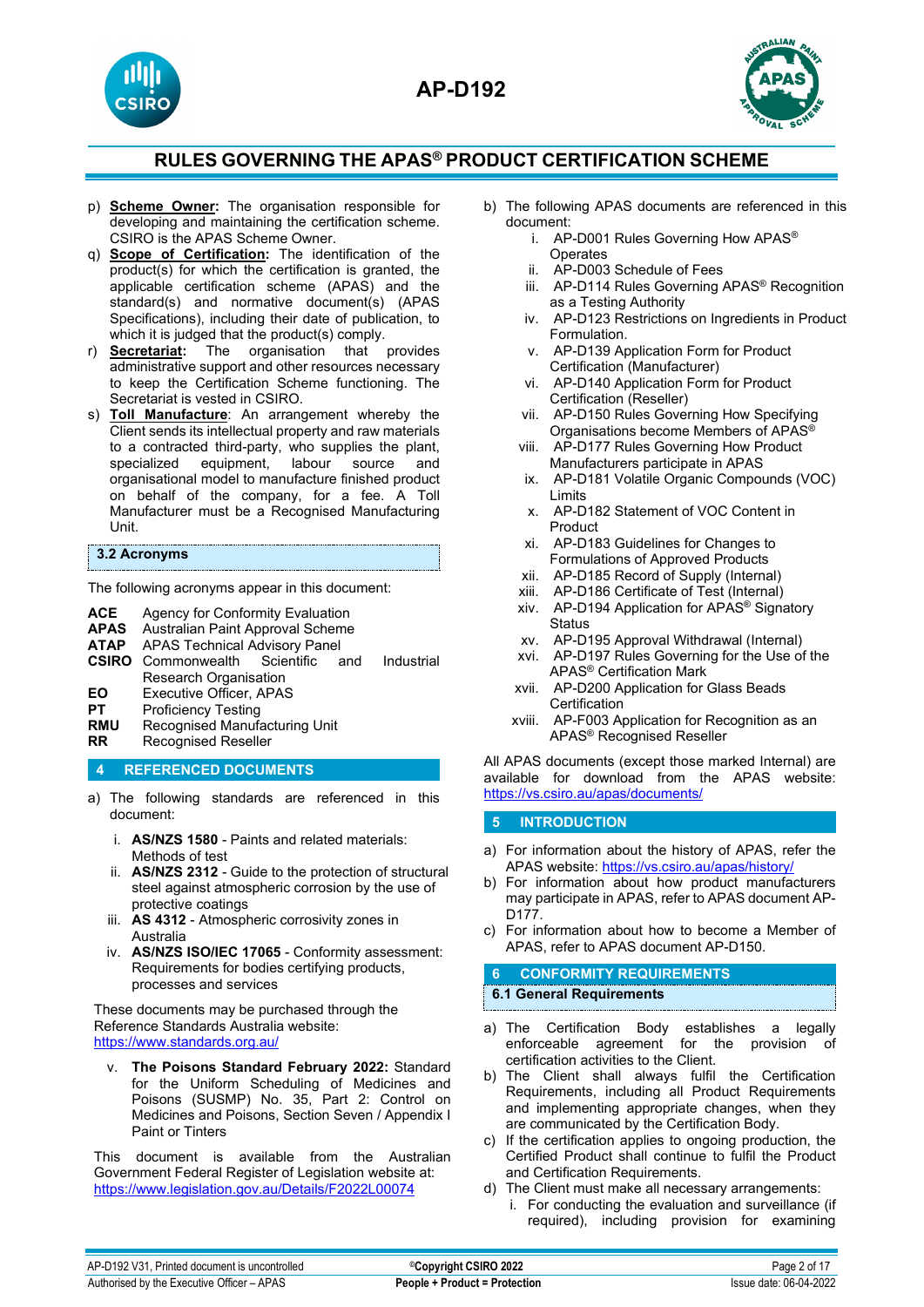





documentation and records and access to the relevant equipment, location(s), area(s), location(s), personnel and client's subcontractors

- ii. For investigation of complaints
- iii. For the participation of observers (if applicable)
- e) Products for certification shall comply with all three separate requirements: 6.2, 6.3 & 6.4 below.
- f) Products for certification shall also comply with any additional requirements stipulated in the relevant APAS specification(s).

## **6.2 Technical Requirements**

- a) Products shall comply with all the requirements specified in the Product Approval Requirements section and Table 1 of the APAS specification(s) for which certification is sought.
- b) Products that do not comply with any one or more elements in the Product Approval Requirements section and/or Table 1 shall not be submitted for certification unless with prior approval of the EO.

## **6.3 Health and Safety Requirements**

- a) Products for sale within Australia shall comply with the requirements of the APAS document AP-D123.
- b) Paints for sale outside Australia are required to meet all local WHS laws and regulation.

## **6.4 Environmental Requirements**

a) Where specified, products shall comply with the maximum limits placed on volatile organic compound (VOC) content for the applicant specification(s) as detailed in APAS document AP-D181.

## **7 PRODUCT CONFORMITY**

## **7.1 Classes of Conformity**

APAS has two classes of product conformity:

- a) **CLASS I:** Products that have been made in RMU(s), tested and found to comply with the requirements of the relevant APAS specification(s). They must also continue to be made and tested to the same conditions, using the same ingredients for every batch produced. A process of regular external auditing by APAS ensures compliance.
- b) **CLASS II:** Products that are certified subject to:
	- i. On occasions, a product may be granted **CLASS II** conformity subject to the manufacturer satisfying certain requirements (refer clause 8.4 below).
	- ii. **CLASS II** conformity can be granted where longterm test results, such as resistance to natural weathering or field-testing of pavement marking materials, are not yet available. Such **CLASS II** certifications shall also be subject to Appendices B and C below.
	- iii. **CLASS II** certification shall be cancelled if the manufacturer fails to supply the requested information, test results or samples within three (3) months of the due date.
	- iv. **CLASS II** certifications shall automatically be converted to **CLASS I** certification upon receipt by APAS of appropriate data demonstrating

compliance with the long-term or field-testing requirements laid down in the specification(s).

v. Certificates will be endorsed **CLASS II** and have an expiry date equal to the due date for the additional evidence plus three (3) months.

## **7.2 Period of Conformity**

- a) Issued **CLASS I** and **CLASS II** Certificates of Conformity for surface coating products (new submissions and resubmissions) shall be for a period **not greater than seven (7) years**.
- b) Issued **CLASS I** and **CLASS II** Certificates of Conformity for glass beads as used in pavement marking paints (APAS specification AP-S0042) or other non-paint products (new submissions and resubmissions), shall be for a period **not greater than two (2) years**.
- c) If the APAS specification(s) for which product certification is sought is under review at the time of submission / resubmission, a pre-determined timeframe for length of compliance will be issued. For example, a Certificate of Conformity may have a two (2) year period of Conformity instead of seven (7) years.

## **8 CERTIFICATION PROCESS**

### **8.1 General Requirements**

- a) All submissions for product certification shall only come from the Client, except as per 8.1 c) below.
- b) Where the Client and/or RMU is based overseas with limited access to or knowledge of AS/NZS 1580 test methods and AS paint standards, application may be made by the local agent or importer provided that the evidence of conformity to accreditation requirements comes from an authority complying with APAS document.
- c) Recognised Resellers (RR) may apply for Child Product certification (refer to APAS document AP-D140) in conjunction with the Client (APAS Signatory).
- d) The Client, knowing their product and its properties and likely end use shall, having perused the list of APAS specifications, determine the specification(s) for which certification is to be applied for and undertake, or cause to have undertaken, testing to demonstrate compliance with requirements. The Client shall nominate the APAS specification(s) on the application form (AP-D139 and/or AP-D140).
- e) If an existing APAS specification does not meet the Client's requirements or an APAS specification does not currently exist to meet the Client's (and industry) requirements, the Client can apply to have an existing specification reviewed or a new specification developed. Refer to clause 19 Appendix D for further information.

## **8.2 Submission and Review**

- a) All submissions for product conformity shall comply with all relevant parts of clause 8 of this document.
- b) Submissions may be made electronically or in hardcopy format direct to the EO.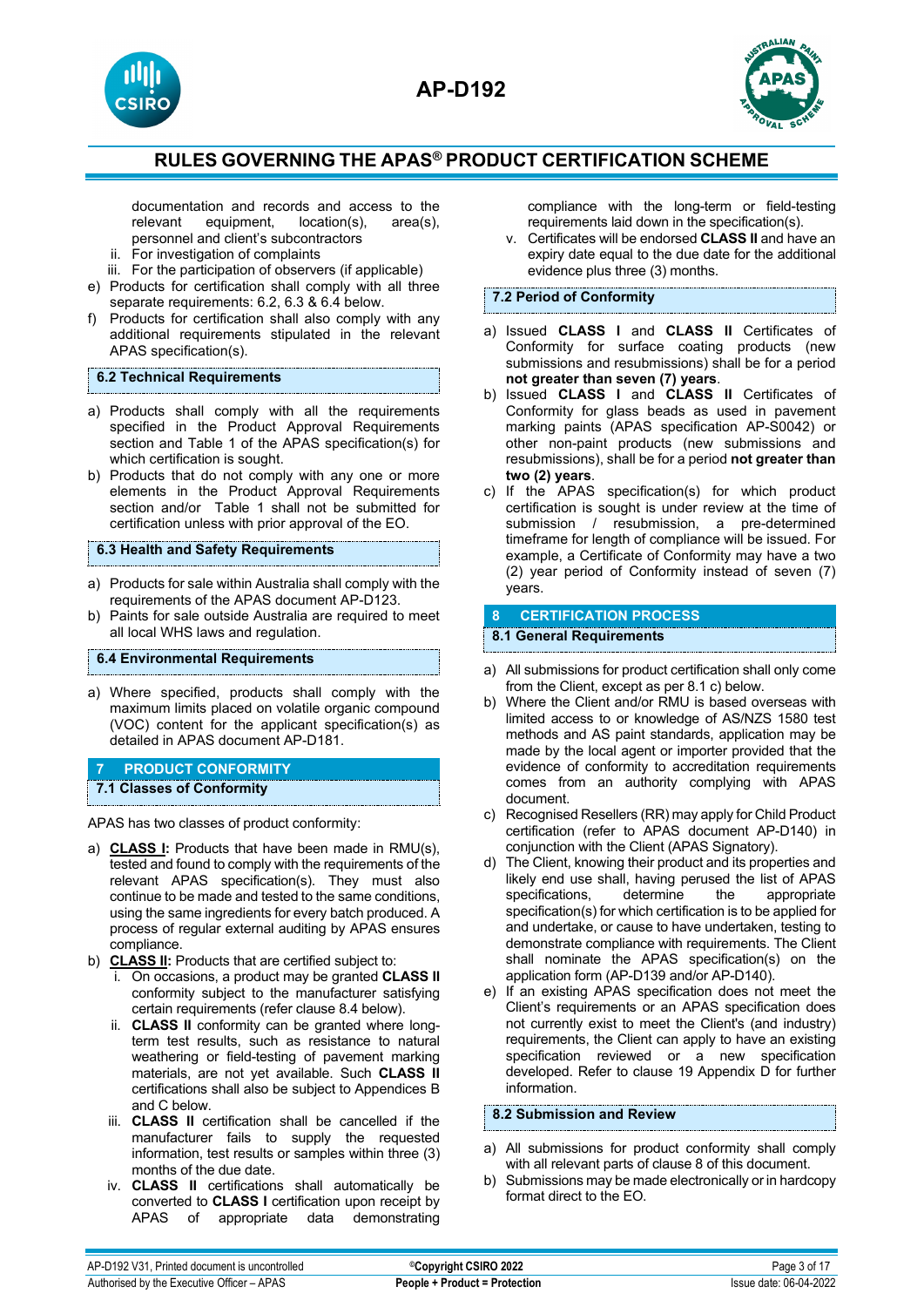



- c) Submissions shall only be made once the Client is satisfied that they are fully aware of and familiar with, the requirements for certification, and that the Client product complies with these requirements. No submission shall be made for products that do not comply (see 6.2 b) above).
- d) The EO or their delegate shall review the submission to ensure all required data is provided and all preconditions, if any, have been complied with, such as qualifications of external agencies for conformity evaluation.
- e) Any omissions or errors shall be resolved with the Client prior to proceeding with the application.
- f) Only applications under the APAS process documented here and to currently valid and published APAS specifications available on the website, shall be accepted by APAS.
- g) Irrespective of whether the Client utilises in-house testing for compliance or external testing services, the Client shall ensure that batch samples taken for testing are representative of the product being submitted by implementing appropriate mixing procedures (sampling from bulk) or sampling procedures (from individual units).
- h) Submissions for certification shall only be submitted by the APAS Signatory with responsibility for Parent Product development and maintenance (Client) or the Contact (Recognised Resellers) responsibility for Child Product Conformity (in conjunction with the Client APAS Signatory). Refer to APAS document AP-D194 and form AP-F003.
- i) The EO or delegate shall review the availability of current resources, skills and knowledge and decide whether the submission is to proceed.
- j) Where resources, skills and knowledge or experience do not exist, a decision shall be made whether to engage an external consultant to act as Technical Assessor to assist with the conformity assessment. Should this be the decision, the approval of the submission shall be sought, and records kept.

#### **8.3 Requirements for CLASS I Certification**

a) A submission for **CLASS I** product certification shall contain each of the following elements:

#### i. **A Covering Letter on Appropriate Letterhead**

- 1. Explaining the reason for the submission, for example: a formulation change; a 7-yearly resubmission with no formulation changes; a new Child Product etc.
- 2. Detailing the full colour offering in terms of ready-mixed colours (as only one is normally submitted).
- 3. Listing all split-fills (Child Products) for which APAS certification is required, full Parent Product details (code, description and existing APAS ID) and applicable RMU(s).
- ii. **A completed Application for Approval Form** [AP-D139 for Products (RMU), AP-D140 for Products (Reseller) and AP-D200 for Glass Beads]:
	- 1. Showing the details of the formulation including the manufacturer's product reference (number and/or name).
- 2. Full traceability on the formula used to test for compliance and to make the submission, is required. Refer to **NOTE1** below.
- 3. Where the product is a two-part product, a AP-D139 and/or AP-D140 form for **each** part shall be submitted in addition to a AP-D139 and/or AP-D140 form for the **combined** parts in the appropriate ratio. This may be prepared based on theoretical calculations.

**NOTE1:** The AP-D139 and AP-D140 application forms are primarily intended for surface coating products, and the AP-D200 form is primarily intended for glass beads. Where products other than surface coating and glass beads are being applied for, a ruling from the EO needs to be obtained as to whether an AP-D139, AP-D140 or AP-D200 form is required.

- iii. **One Prepared Panel** (150 x 75mm) of the coating showing the colour, finish & general appearance of the product. This panel can be in the form of a drawdown card (architectural and decorative coatings), aluminium or steel (industrial and protective coatings).
- iv. **Detailed Evidence** that the product being submitted for accreditation meets the requirements for certification laid down in the relevant APAS specification(s), paying attention to the Table 1 requirements of that specification(s). Refer to clause 8.5 below.

## v. **A Comprehensive Test Report:**

- 1. Detailing batch number(s) and manufacturing date(s) of materials under test.
- 2. Reference must be made to the specific standards and test methods referred to in the Table 1 of the submission specification(s).
- 3. Showing results of each test in **figures** (where possible) and whether the result conforms to the specified requirements.
- 4. Giving commencement and completion dates (where applicable) for **Storage Stability Testing** and **Long Term Testing** (such as Resistance to Natural Weathering and Field Testing pavement marking materials), for example: *"Resistance to Natural Weathering - Product placed under test on dd/mm/yyyy, due for completion on dd/mm/yyyy".*

## vi. **A Technical Product Data Sheet (TDS):**

- 1. Directly applicable to the submission product(s). 2. That has been produced within the last five (5) years (as of date of submission).
- 3. With information accurately reflected in the completed AP-D139 / AP-D140 or AP-D200 and AP-D182 forms.

## vii. **A Container Label for the Product:**

- 1. May be in the form of an actual label, a photocopy or an electronic file.
- 2. Clearly stating Brand Owner of the product.
- 3. Clearly stating its name, pack size and mix ratio (where applicable).
- 4. RMU Labelling requirements the product label must comply with one of the following options:
	- i. Clearly stating the specific Australian or international location of manufacture of the product (RMU address) and general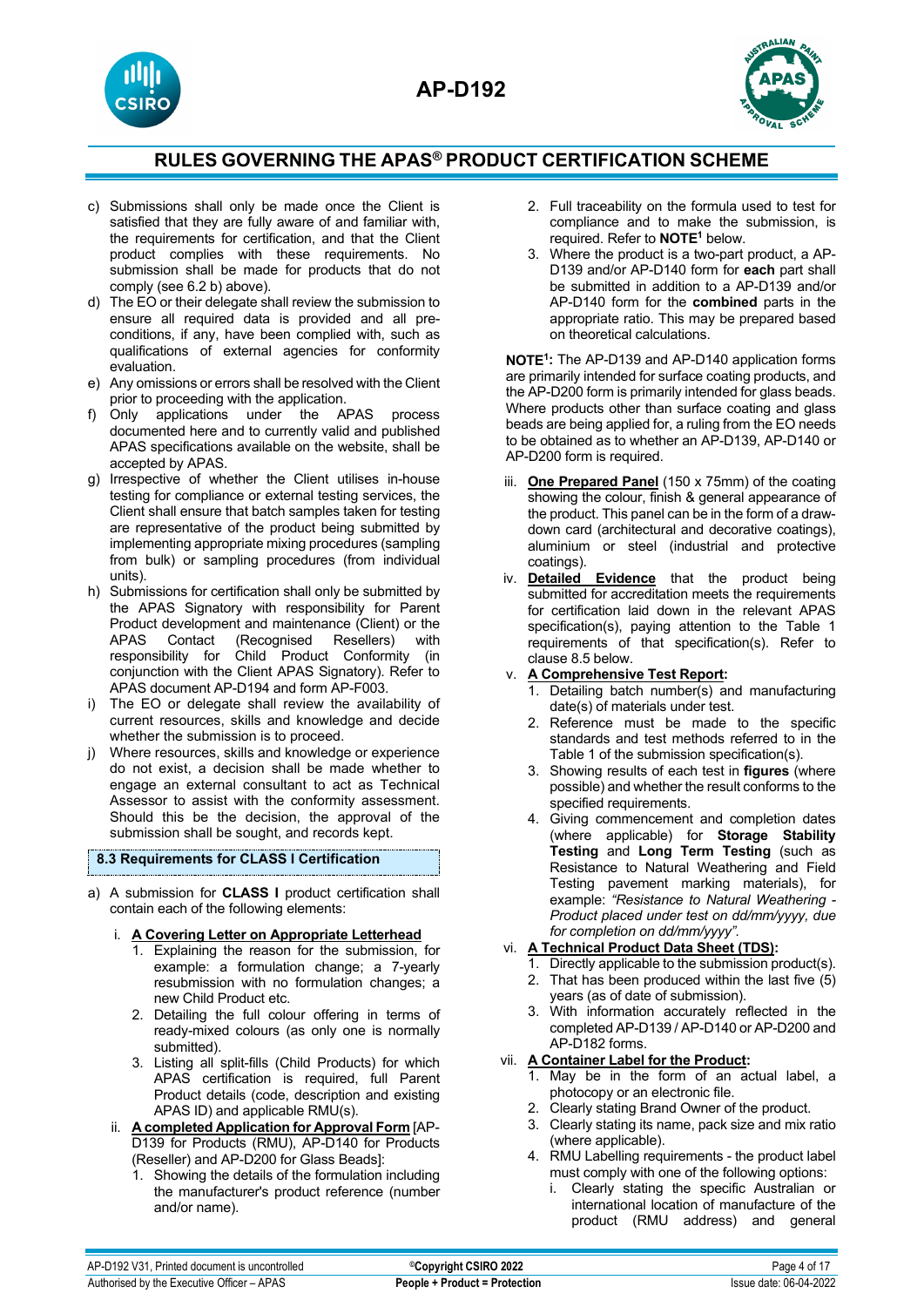



business telephone number. If the product is produced in more than one RMU or by Toll / Contract manufacturing, then the primary Australian or international RMU shall be nominated (not an office location) and/or the Toll / Contact manufacturing address given with the Brand Owners name and local general business telephone number stated. **Or**

- ii. Clearly stating the RMU code number and general business telephone number. The RMU code is located on the Certificate of APAS Accreditation under "Category". If the product is produced in more than one RMU or by Toll / Contract manufacturing, then the main Australian or international RMU code shall be nominated (not an office location) and/or the Toll / Contact manufacturing RMU code given with the Brand Owners local general business telephone number stated. **Or**
- iii. APAS is supplied with full details of each RMU the specific product is produced in whereby APAS will allocate specific RMU and site coding to the product for identification purposes on the APAS database and online List of Approved products. The details supplied to APAS are done so confidentially, and the coding allocated to the product is for use internally and not available externally. Any public inquiries regarding coding will be deferred directly to the Client..
- 5. Clearly stating batch number, manufacture date and expiry date (where applicable).
- 6. If the product is deemed **hazardous**, the label **must depict**:
	- i. All relevant hazard pictograms consistent with the correct classification of the chemical(s)
	- ii. The identity and proportion of each hazardous ingredient as per Schedule 8 of the Model Work Health and Safety Regulations 9 December 2019 [\(https://www.safeworkaustralia.gov.au/system](https://www.safeworkaustralia.gov.au/system/files/documents/2003/model-whs-regulations-dec2020.pdf) [/files/documents/2003/model-whs-regulations](https://www.safeworkaustralia.gov.au/system/files/documents/2003/model-whs-regulations-dec2020.pdf)[dec2020.pdf\)](https://www.safeworkaustralia.gov.au/system/files/documents/2003/model-whs-regulations-dec2020.pdf)
	- iii. Any hazard statement, signal word and precautionary statement consistent with the correct classification of the chemical(s)
- iv. Any information about the hazards, first aid and emergency procedures relevant to the chemical, which are not included in the hazard statement or precautionary statement<br>7. Clearly stating local emergency
- stating local emergency contact information for geographical area product is sold.
- 8. Evidence given as to where the label is affixed on the product or imprinted on actual packaging, for example, a photograph of the finished product. This is to assure it is clearly legible, firmly fixed to the container; in an unobscured location and not somewhere it could be removed, for example, on the lid.
- viii. **A current Safety Data Sheet (SDS) for the Product(s):** 
	- 1. This can be either a physical hardcopy or a statement as to where on the Internet a copy of the can be obtained.
	- 2. **That has been prepared in accordance with local requirements.** For Australian made products or products destined for sale in Australia, the SDS shall comply with all the requirements of The National Code of Practice for the Preparation of Safety Data Sheets, refer to website:

[https://www.safeworkaustralia.gov.au/sites/de](https://www.safeworkaustralia.gov.au/sites/default/files/2020-09/model_code_of_practice_preparation_of_safety_data_sheets_for_hazardous_chemicals.pdf) [fault/files/2020-](https://www.safeworkaustralia.gov.au/sites/default/files/2020-09/model_code_of_practice_preparation_of_safety_data_sheets_for_hazardous_chemicals.pdf)

09/model code of practice preparation of s afety data sheets for hazardous chemicals. [pdf](https://www.safeworkaustralia.gov.au/sites/default/files/2020-09/model_code_of_practice_preparation_of_safety_data_sheets_for_hazardous_chemicals.pdf)

- ix. **A Quality Control Test Schedule** detailing the RMU's proposed QC tests, including all parameters and result range, that is used for every batch produced. The RMU's schedule of tests and limits shall be allowed subject to the approval of the EO.
- x. **Density and Non-Volatile Matter by Weight** (NVMW) figures for each production batch of the approved product shall be within  $\pm$  3% of the actual (**not** theoretical) figures quoted in the product certification submission, form AP-D139 and/or AP- $D140$
- xi. **A completed VOC Declaration Form** (APAS document AP-D182) which confirms compliance with the relevant VOC limits (if applicable) as detailed in APAS document AP-D181. Where the APAS specification is not listed on AP-D181, a declaration of VOC content **is still required** for each product the submission pertains to. Where the product is a two-part product, an AP-D182 form for **each** part shall be submitted in addition to a AP-D182 form for the **combined** parts in the appropriate ratio.
- b) Submissions for certification are required for all products – Parent and Child. If there have been **no**  significant formulation changes to the Parent product (refer to APAS document AP-D183 for further information), submission requirements for Child Products are outlined in clause 8.10 a), b) i. (Client) and c) i. (Recognised Reseller) where applicable. If, however, the Parent Product has had significant changes to its formulation, a major resubmission is required for both Parent and Child products (refer to clauses  $9$ ,  $10$  and  $8.10$  a), b) ii. (Client) and c) ii. (Recognised Reseller), where applicable).
- c) The EO may request the results of the tests for a specific batch of product and compare these with previous batches and/or original submission values in order to ascertain compliance.
- d) The onus of proof for the continued conformity of the product with the specification rests with the Client.
- e) For each batch of product produced under the approved product reference, the Client shall keep a record of the formulation and the quality control tests and results for at least six (6) years.
- f) Two (2) x 500 mL Retention Samples of the product must be kept by the Client for a minimum of two (2) years.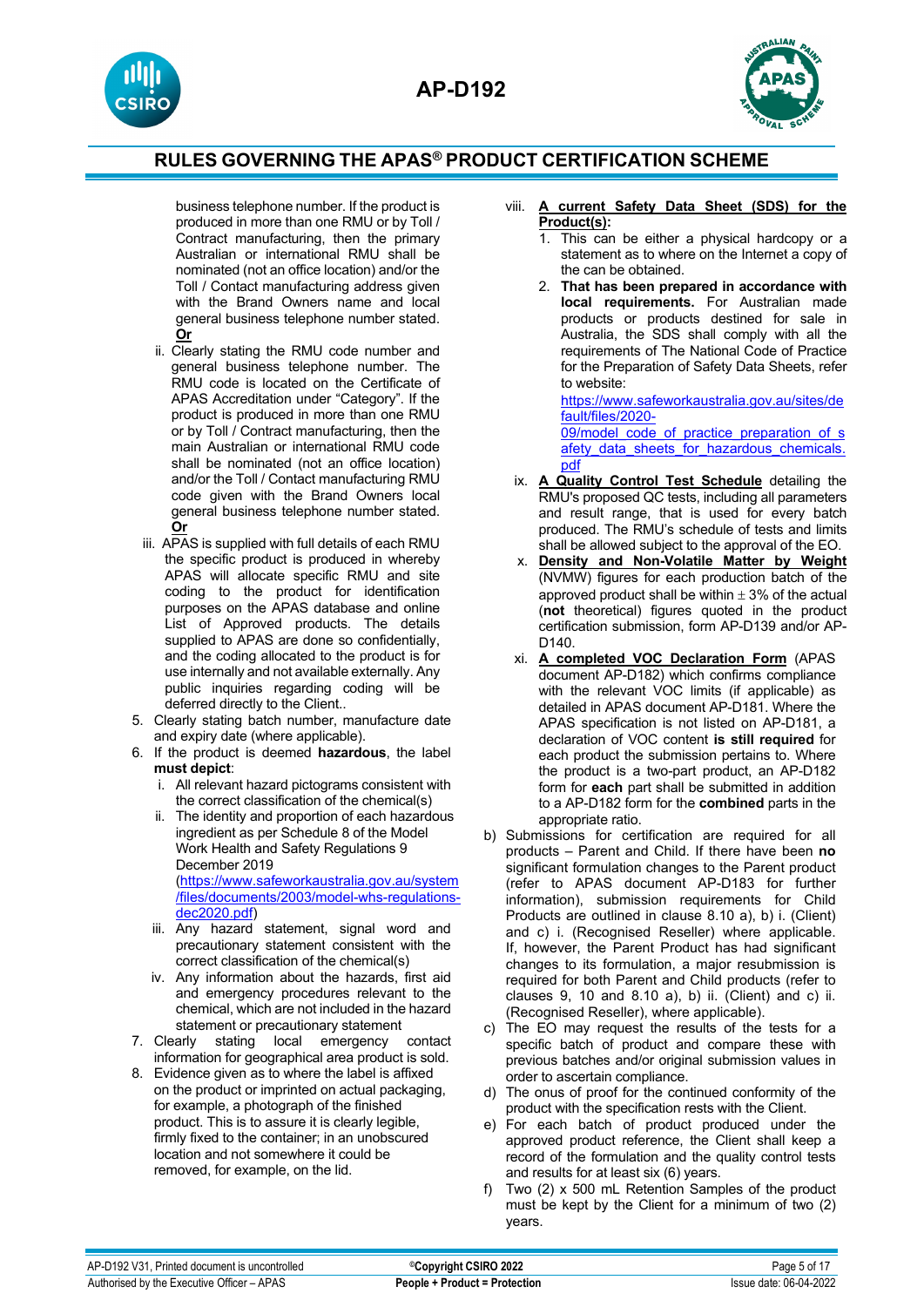



**NOTE2:** APAS may, at its discretion, request that the Client sends FIS CSIRO Clayton North Victoria sample(s) (known as Wet Samples) for the purposes of laboratory evaluation to verify some or all physical properties. Standard applicable testing fees shall apply and shall be agreed upon prior to the commencement of any testing.

**8.4 Requirements for CLASS II Certification**

A submission for **CLASS II** product certification shall contain:

- a) All the requirements of a **CLASS I** product certification submission (clause 8.3) above **except** that the Storage Stability Testing and/or Long Term Testing shall be noted on the test report as, for example, *"Resistance to Natural Weathering - Product placed under test on dd/mm/yyyy, due for completion on dd/mm/yyyy"*, and
- b) Supplementary evidence of exposure performance; for example, the raw material supplier's data in a similar formulation or suitable technical case histories. Refer to Appendices B and C for additional information.

**8.5 Requirements for Compliance Reports**

In order to satisfy clause 8.3 a) iv. and v. above, the compliance report needs to satisfy certain criteria.

- a) Except for requirement 8.5 b), for **CLASS I** Product conformity applications, compliance reports can only be issued by an **Agency for Conformity Evaluation (ACE)** as defined in APAS document AP-D114.
- b) New ACE must first obtain the agreement of the EO on the format and content of the compliance reports that will be submitted as detailed in AP-D114.
- c) Compliance reports shall only be provided for the specific test methods nominated in the APAS specification(s). As 'near equivalent' international test methods often utilise different equipment, calibrations and test procedure(s), their equivalence to AS or AS/NZS standard methods cannot be ensured and hence such results cannot be accepted.

#### **8.6 Submission Declaration**

For both **CLASS I** and **CLASS II** product certification submissions, the authorised representative (the APAS Signatory) of the Client and (contact) of the Reseller (in conjunction with the Client) shall make a declaration as detailed on Forms AP-D139, AP-D140 or AP-D200. The declaration asserts that:

- a) All data on AP-D139, AP-D140 or AP-D200 form is true and correct.
- b) The formulation complies with the requirements of the AP-D123.
- c) The Client and RR (where applicable) accepts and will abide by all rules, practices and process appertaining to the Certification Scheme.

### **8.7 Conformity Evaluation Activities**

- a) An APAS officer shall be assigned to process the submission.
- b) The APAS officer shall undertake all aspects of the certification process confidentially, impartially and non-discriminatorily.
- c) The APAS officer shall review the evidence of conformity provided, the conformity requirements as documented in the APAS specification(s) applied for, and this clause 8.
- d) The certification shall be granted **provided that**:
	- i. All required elements as documented in this clause have been supplied (refer to  $NOTE<sup>3</sup>$ below), and
	- ii. The Agency for Conformity Evaluation (test authority) complies with AP-D114, and
	- iii. The test results comply with the published APAS specification in all respects
- e) Decisions on certification can only be made by an APAS officer.
- f) Where certification cannot be granted, the EO shall communicate all non-conformities to the Client and discuss future action, if any.
- g) With any resubmission designed to address the nonconformities, the EO shall decide on which elements of a resubmission will be required and advise the Client accordingly.
- h) Having reached a decision on certification whether positive or negative, the APAS officer shall obtain a review of the decision from an APAS officer not involved in the original evaluation. Records of the review result shall be kept.

**NOTE3:** If there is any disparity between the SDS(s) and the product labelling, conditional certification may be granted dependent on the applicably updated information must be supplied to APAS within eight (8) weeks of the conditional certification. If after this grace period the SDS and/or label information has not been updated accordingly, the product certification will be suspended form the List of Approved Products. If after an additional 4 weeks post-suspension the required information has not been supplied, the product certification will be permanently removed from the List of Approved Products and all applicable parties notified accordingly.

## **8.8 Granting of Certification**

- a) Upon receipt of a fully compliant submission for product certification, the APAS Secretariat will endeavour to provide a decision on certification within one (1) calendar month of receipt of the application. The ability of the Secretariat to meet this deadline will be dependent on workload and availability of resources.
- b) Subject to compliance with all the requirements of the relevant specification(s), and the review process in 8.7 c), the level of certification appropriate to a complying application shall be given to the product.
- c) The certification granted will only be applicable to the formula version declared on the AP-D139 and/or AP-D140 application form for surface coating products or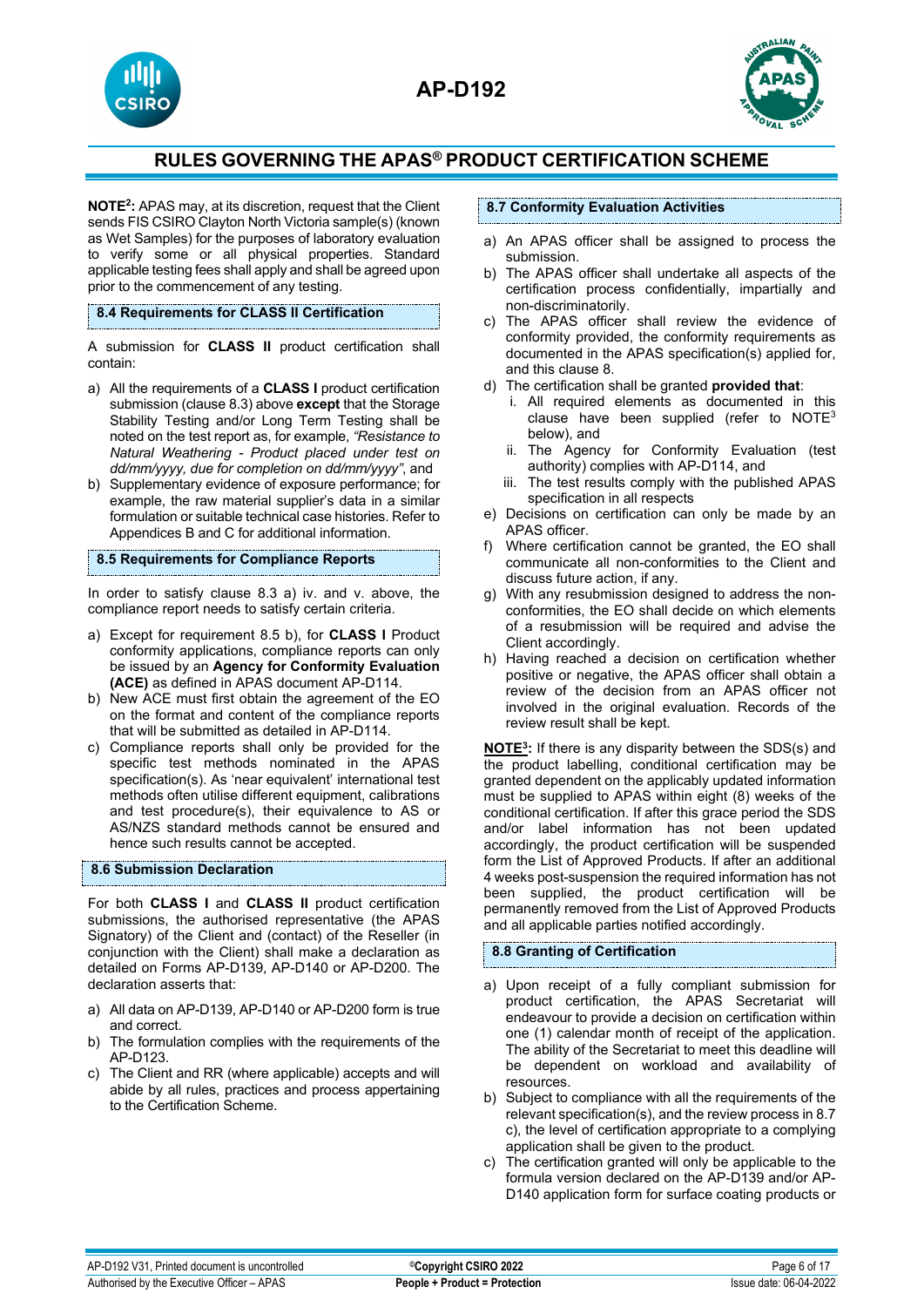





AP-D200 for glass beads (and other non-paint products, where applicable).

- d) The expiry date on Certificates of Conformity for **CLASS I** certifications shall be in accordance with 7.2 above.
- e) **CLASS II** certification is issued only for the period until the missing compliance data is obtained, for example, when long term durability or field-testing results are due.
- f) **CLASS II** certification **cannot be renewed**.
- g) Changes to approved formulations shall be managed in accordance with clause 10 below if the APAS certification is to continue for the life of the certificate.

## **8.9 Number of Certifications**

- a) A Client may hold certification for any number of products to APAS specification(s), **provided that** each product:
	- i. Has been tested and approved in accordance with this document, and
	- Is currently available for sale

## **8.10 Child Products**

a) Normally Child Product certification is requested by the Client at the same time as Parent Product submissions and/or resubmissions. These requirements are stated in the Submission Letter (refer to clause 8.3 a) i. 3) and the Child Product TDS, SDS and Label copy supplied at time of submission. If, however, Child Product certification is required at any other time by the Client or requested by a Recognised Reseller, then the following procedures apply (where applicable):

## b) **Client (RMU):**

- i. If there have been **no** significant changes to the formulation of the Parent Product (refer to APAS document AP-D183 for further information) within the period of certification (including at the time of Child Product application for accreditation), then the following submission information is required:
	- 1. A letter stating that **no** significant formulation changes have occurred to the nominated Parent Product, and inclusion of the Child Product Name, Code and Description, and
	- 2. A copy of the Child Product TDS, SDS and label (as per the requirements of clause 8.3 a).
- ii.If, however, there have been significant changes to the formulation of the Parent Product within the period of certification (including at the time of Child Product application for accreditation), then clauses 9 and 10 of this document and APAS document AP-D183 must be followed closely. All requirements of clause 8.3 are required for both Parent and Child Products (where applicable).

## c) **Recognised Reseller (RR):**

- i. If there have been **no** significant changes to the formulation of the Parent Product (refer to APAS document AP-D183 for further information) within the period of certification (including at the time of Child Product application for accreditation), then the following submission information is required:
	- 1. A completed "Application Form for Child Product Certification – Reseller" (APAS

document AP-D140). This form must be completed in conjunction with the Client (RMU). Only Sections A, D and E are required to be completed, and

- 2. A copy of the Child Product TDS, SDS and label (as per the requirements of clause 8.3 a).
- ii.If, however, there have been significant changes to the formulation of the Parent Product within the period of certification (including at the time of Child Product application for accreditation), then clauses 9 and 10 of this document and APAS document AP-D183 must be followed closely. All requirements of clause 8.3 are required for both Parent and Child Products (where applicable) including the completion of all sections of APAS document AP-D140.
- d) The Child Product, upon certification, will reflect in its Certificate of Conformity the remaining length of certification of the Parent Product. For example, if the Parent Product certification has five (5) years remaining until expiration, then the Child Product will only have a five (5)-year validity on its Certificate of Conformity.

## **8.11 Toll / Contract Manufactured Products**

- a) Products manufactured by a contracted third-party on behalf of the Client, known as Toll and/or Contract Manufactured products, shall fulfil all requirements of clause 8.3.
- b) This shall be undertaken by the nominated APAS Signatory for the Toll/Contract Manufacturer in conjunction with the APAS Signatory for the Client.
- c) Both Client and Toll/Contract Manufacturer must hold RMU status for this to occur.

# **8.12 Certification of Products produced in more than one Client RMU**

- a) There are occasions where Clients certified products are produced in more than one RMU, whether this is their own facilities or an alternative RMU producing the Clients products for them under a Toll/Contract arrangement (effectively becoming a Client RMU). Typically, the product certification is sort for all RMUs that produce the product at the initial time of certification.
- b) If, however, a subsequent RMU is added postcertification of a product, and that RMU also produces said certified product, then this RMU must also prove that this product fulfils all of the requirements of APAS certification.
- c) This additional RMU(s) must supply all of the documentation as per clause 8.3 of this document that is applicable to their site and any differences that exist from the initial certification highlighted and fully explained for review by the APAS EO.
- Addition of this RMU to any existing certification will be dependent on the findings of the APAS EO review.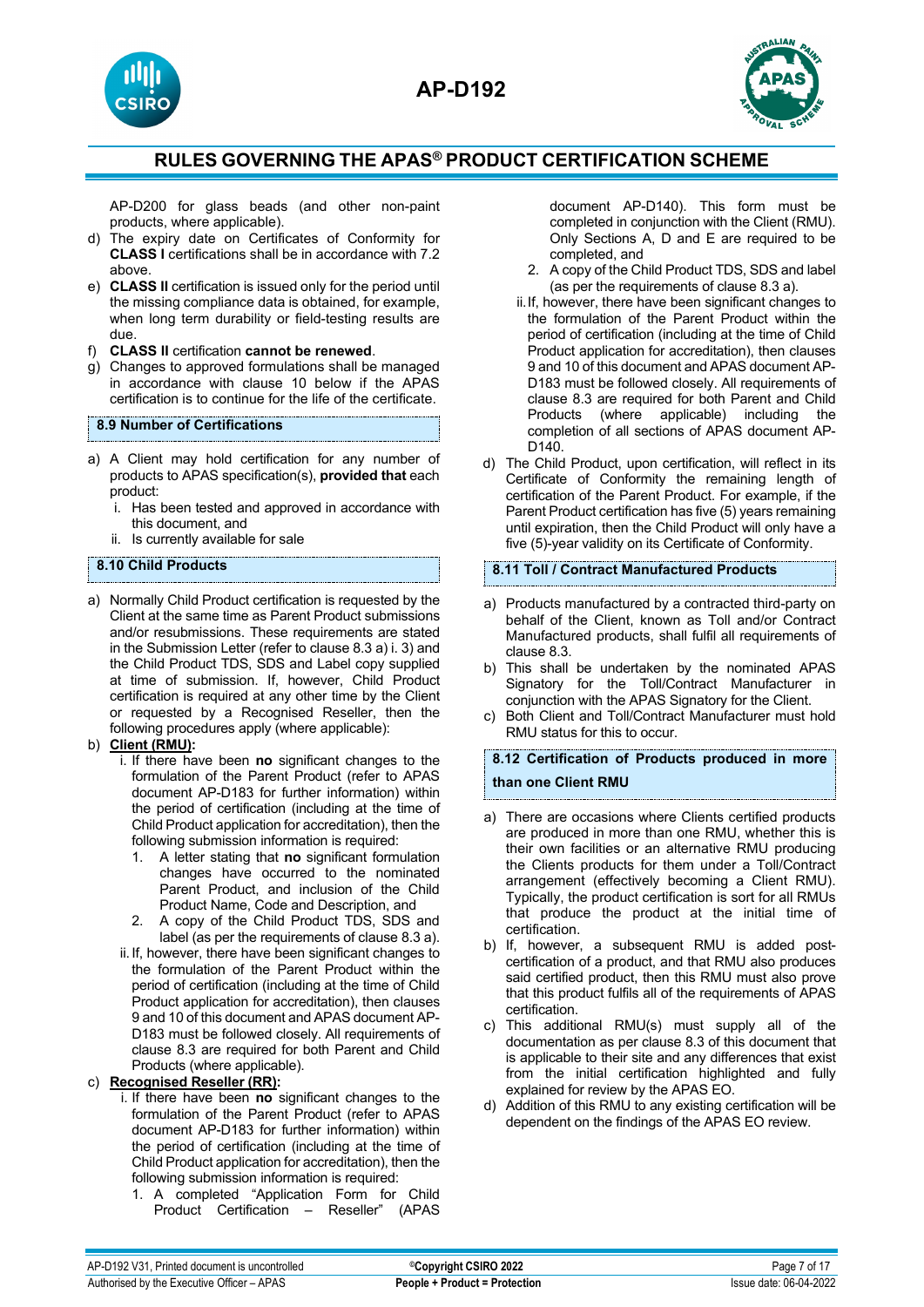





## **9 RESUBMISSION PROCESS**

There are 2 types of resubmissions: **MAJOR** and **MINOR**.

- a) **MAJOR Resubmissions** are required where:
	- **Significant** formulation change(s) have been (or are about to be) made. Significant formulation changes shall immediately trigger a **MAJOR** Resubmission, or
	- ii. The Certificate of Conformity has been expired for more than four (4) months, or
	- iii. Following a performance failure of the product on an actual project or job that has been directly attributable to the product by, for example, a court ruling.
- b) **MINOR Resubmissions** are required where:
	- i. **No significant** formulation change(s) have been made since the last submission, and
	- ii. The Certificate of Conformity is about to expire or has been expired for less than four (4) months
	- iii. The Client and/or RR require a Child Product to be certified, subject to compliance to 9 a) and b)
- c) Clause 10 below details **Significant** formulation change controls.
- d) Certificate of Conformity expiry dates shall be in accordance with clause 7.2 above.
- e) If a product certification has lapsed by four (4) months without a resubmission received by APAS during the lapsed period, the certification will be terminated, the Client informed of the termination and the product removed from the List of Approved Products <https://vs.csiro.au/apas/list-of-certified-products/> Clients may reapply for certification at any stage after product certification termination as a new submission.
- f) The requirements for Major and Minor resubmissions are as follows:

## **9.1 MAJOR Resubmissions**

- a) Surface coating products **MAJOR** resubmissions complying with 9 a) i. & ii. above shall also comply with all elements of clause 8.3 a) above.
- b) Where APAS agrees through comparison of the new and original AP-D139 and/or AP-D140 formulation details form (where applicable) and all other supplied evidence that the new formulation (or product range where tint bases and ready mixed colours are involved) complies with the specification(s), the certification, shall be continued for a further term as specified in 7.2 above. A new Certificate of Conformity will be issued for the new term of certification.
- c) Non-paint products **MAJOR** resubmissions shall comply with the following elements of 8.3 a) i. - iii., v. xi. inclusive above.

## **9.2 MINOR Resubmissions**

- a) Surface coating products **MINOR** resubmissions complying with 9 b) above shall also comply with clause  $8.3$  a) i. – ii., vi. – viii. and x. inclusive.
- b) Where the certified product consists of a white and several tint bases and/or ready mixed colours, 9.2 a) shall apply to the White only. **MINOR** resubmissions for tint bases and/or ready mixed colours are not required.
- c) Where no product testing by APAS has taken place since the last submission, APAS may at times request the provision of a 500 mL sample (Wet Sample) of the product for testing to verify continuing compliance.
- d) Non-Paint Products **MINOR** resubmissions may not be required. This will need to be determined on a case by case basis by the EO.

#### **10 CHANGES TO FORMULATIONS 10.1 General**

- a) From time to time, Clients will find it necessary to change the formulation of a certified product. Examples of reasons why such changes are necessary are:
	- i. Raw material(s) become obsolete or are on the Chemicals of Concern List.
	- ii. Price fluctuations in raw materials.
	- iii. New raw materials providing extra benefits.
- b) Mechanisms for the control of such changes are required in order to maintain the properties of certified products.
- c) Changes to certified formulations are governed by the requirements of APAS document AP-D183.
- d) Any changes to approved formulations of products other than architectural and decorative, for example, light or heavy industrial, pavement marking etc., must be approached with caution due to their higher contingent liability.
- e) For **significant** changes (as defined in APAS document AP-D183) Clients shall notify APAS of the changes and shall make a **MAJOR** re-submission in accordance with the requirements of clause 9.1 above.
- f) For minor changes (as defined in APAS document AP-D183) to certified formulations other than architectural and decorative products, Clients shall make a judgement as to the likely effect on performance properties. Small changes to solvent blends (normally a minor change in architectural products) may significantly affect spray application properties of industrial coatings. The onus is on the Client to assess the significance of these nominally minor changes and, where considered significant, advise APAS of the change and the test results that demonstrate continuing compliance.

## **10.2 Failure to Notify**

- a) Where no significant changes have been made to a formulation, the Certificate of Conformity has expired by more than four (4) months, and the Client has failed to resubmit the product for re-certification, APAS shall advise the Client that either a **MAJOR** submission is now required within thirty (30) days for this product or APAS needs to be duly notified by the Client that the product no longer requires certification.
- b) In such cases where a significant formulation change has been made without notification, APAS shall advise the Client that a **MAJOR** resubmission is required within thirty (30) days. Failure to do so shall result in the cancellation of the certification for a minimum period of twelve (12) months or at the discretion of the EO.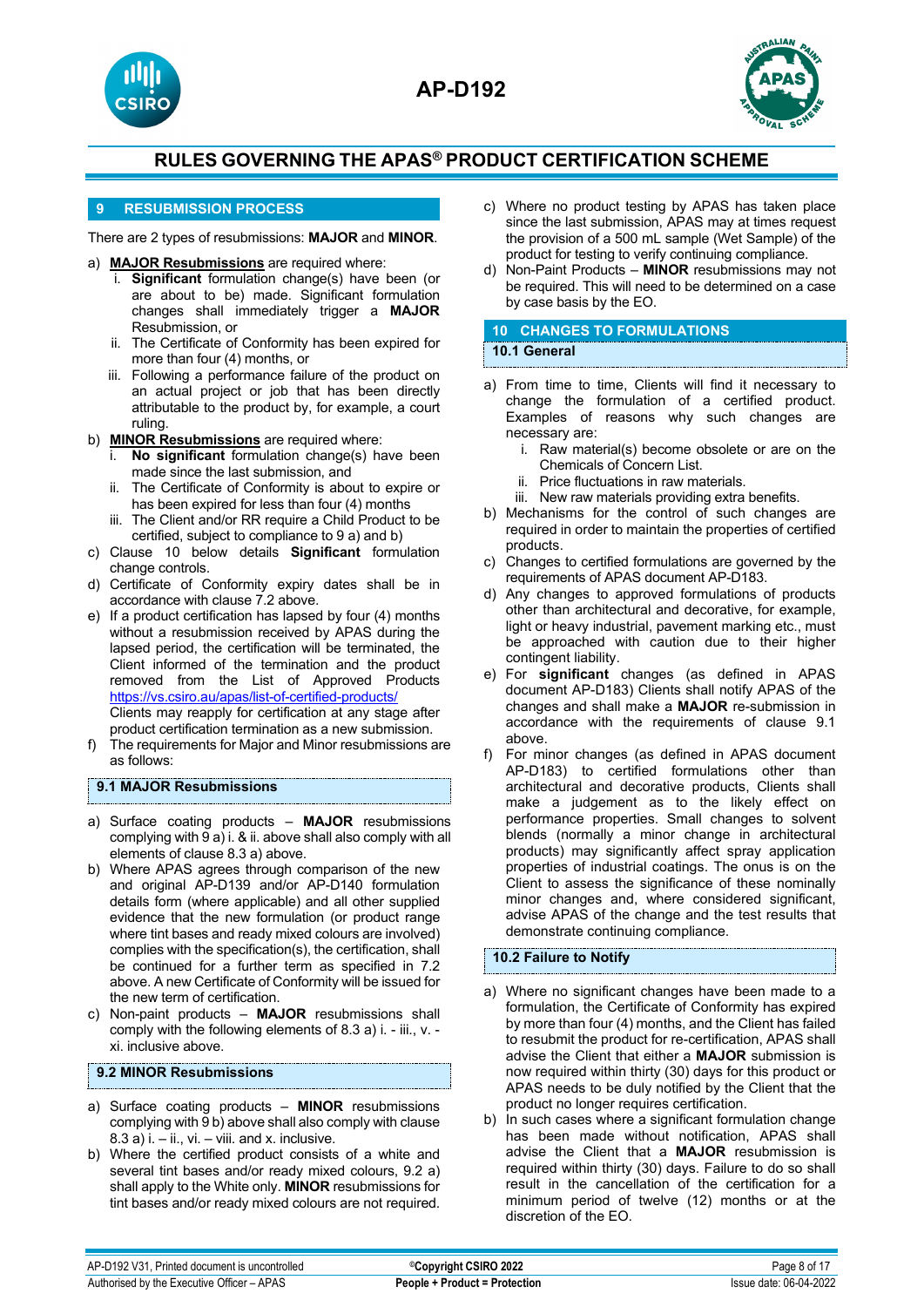



- c) Reinstatement of certification shall not be dependent on the quality of any data the Client may subsequently provide to support their case for the change. The certification withdrawal measure is invoked to encourage Clients to provide full disclosure of changes when they happen.
- d) Thus, reversion to an earlier formulation is not regarded as grounds for certification reinstatement.
- e) Reinstatement of certification after the twelve (12) month period will be accepted once APAS has verified that the Client has confirmed that the product complies with specification requirements.
- f) Clients are encouraged to provide as much test data as possible to assist APAS in deciding whether to again grant **CLASS I** or **CLASS II** certification (pending receipt of exposure data, if required) or otherwise.
- g) In situations where significant changes have taken place involving exterior products, Clients shall automatically initiate further exposure testing to confirm the performance of the product and these test results would provide the basis for the test results required by the APAS specification.

#### **11 SUPPLY AND INSPECTION**

- a) If requested by the Client and/or APAS; for example, for the purpose of retaining a control sample prior to the letting of a contract, or for auditing quality control testing of a product (Wet Sample), the Client shall provide a Certificate of Test (APAS internal document AP-D186) and a Record of Supply (APAS internal document AP-D185) for a previous production batch. A copy of these documents can be obtained from the EO.
- b) The Certificate of Test and Record of Supply shall contain, where applicable:
	- i. The manufacturer's product reference.
	- ii. Batch number or other identification.
	- iii. Date of manufacture
	- iv. APAS specification number(s) and endorsement that the batch had been manufactured to the formula approved by APAS.
	- v. The results of tests specified under the quality control requirements of the specification. If the product was a commercial one supplied to non-Government users, it must include all the other tests (and the results) detailed in the Clients own QC test schedule for the product.
	- vi. A signed declaration that the batch met the quality control requirements of the APAS Specification.
- c) All material supplied to an APAS specification must bear the manufacturer's product reference under which certification was issued.
- d) When requested by APAS, purchasers or auditors, the Client shall supply samples (Wet Samples) for audit purposes together with QC test results for the batch. A copy of the auditing laboratory's test report should be supplied to the EO.

#### **12 OUTDOOR EXPOSURE TESTING**

a) Where Table 1 of the APAS specification(s) calls for durability testing, it is important that the testing is carried out in exterior conditions (UV radiation, corrosion and precipitation) typically found in the target market area. Hence, it may not be acceptable to APAS for durability data in less severe situations to be used as evidence of compliance to Resistance to Weathering requirements. Contact the EO to see whether the weathering data held is acceptable. By mutual agreement, acceptable site(s) can be determined prior to commencement of tests for resistance to weathering.

- b) In Australia, acceptable exposure sites that undertake commercial work are:
	- i. CSIRO sites as detailed below, and
	- ii. Allunga Exposure Laboratory sites
- c) The CSIRO sites comprise:
	- i. Atmospheric Light Industrial Clayton, Victoria
	- ii. Atmospheric Marine Flinders, Victoria
	- iii. Atmospheric Tropical Darwin, Northern Territory.
- d) The Materials Durability Laboratory of CSIRO can provide quotes for panel preparation and durability testing at these sites, for more information contact:

CSIRO Materials Durability Laboratory Money Arora Tel: +61 3 9545 8774 Email[: money.arora@csiro.au](mailto:money.arora@csiro.au) 

- e) There are, in addition, other sites usually belonging to Clients that, although not made available for commercial evaluations, may suffice for the Clients own applications.
- f) Refer also to Notes below and Appendix A clause A3 below.

**NOTE4:** Atmospheric exposure specimens shall be exposed in accordance with AS/NZS 1580.457.1 (Category 1).

**NOTE5:** Atmospheric approval applications shall be exposed at site(s) consistent with the most severe possible end use, for example, highly corrosive marine sites (Category C5-M: Very High - Marine of AS/NZS 2312) and/or high UV intensity such as northern Australia. Appropriate sites are usually nominated in Table 1 of the specification(s).

**NOTE6:** The costs of panel preparation, transport, exposure and reporting shall be borne by the Client.

**NOTE7:** Where product certification is being sought by an overseas Client for a product that is only for their local (overseas non-Australian) markets and not to be exported to Australia, sites of equivalent severity for testing shall be agreed upon between APAS and the Client.

# **13 SUBMISSION OF MANUFACTURER'S COLOUR RANGE (MCR)**

## **13.1 Architectural Coatings**

- a) Where approval is being sought for a complete architectural colour range offering, the requirements of Appendix A below shall also apply.
- b) These requirements are summarised in Appendix E below.

#### **13.2 Other Coatings**

a) Where approval is being sought for a complete protective coatings colour range offering, the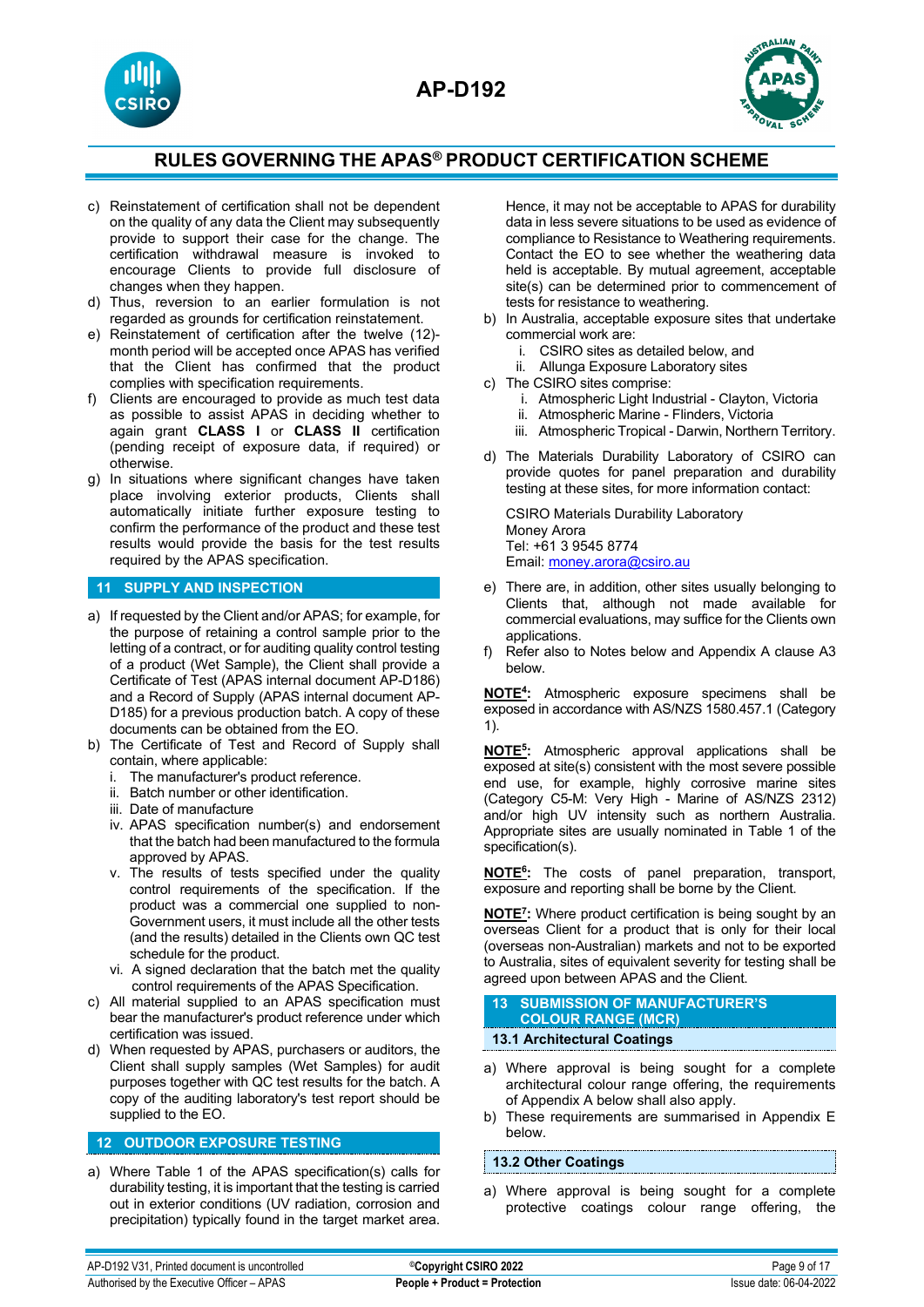





requirements of Appendix A and B below shall also apply.

## **14 CERTIFICATION**

## **14.1 Notification of Certification**

- a) When APAS is satisfied that the submission has been made in accordance with clause 8 above and that all test results indicate compliance with the specification, APAS will advise the Client, in writing, that the product certification, at the appropriate level, has been granted.
- b) A Certificate of Conformity will be issued to the Client and/or RR. The certificate will contain:
	- The name of the product(s).
	- ii. The unique APAS database product ID number.
	- iii. The Clients reference number (if any).
	- iv. The Parent Product code and description (Client) or Child Product code and description (Client and/or RR).
	- v. The APAS specification number(s) against which certification is granted.
	- vi. A unique Certificate Number.
	- vii. An Expiry Date.
- c) Both **CLASS I** and **CLASS II** conformity certificates shall have said wording imprinted on the certificate with either of the following applicable statements (or words similar to):
	- i. **CLASS I:** "Product(s) has been manufactured in stated RMU(s), fully tested and found to comply with<br>all requirements of the relevant APAS of the relevant APAS specification(s)".
	- ii. **CLASS II:** "Product(s) has been manufactured in stated RMU(s), tested to all requirements of the relevant APAS specification(s) and given provisional product(s) approval pending results of<br>long-term testing due DD/MM/YYY". long-term testing due DD/MM/YYY". The expiry date for **CLASS II** certifications shall be the earliest date by which time the outstanding evidence, for example, long term durability or fieldtesting results, can be expected.
- d) **CLASS II** certificates shall **not** be renewed.
- e) Upon conversion of a **CLASS II** certification to **CLASS I** certification, a new certificate shall be issued with expiry date in accordance with 7.2 above.

## **14.2 Publication of Certification**

- a) Having been certified as conforming to requirements, the product is added to the APAS List of Certified Products (the List).
- b) Historically, the List was published annually and was available free of charge to Members (from CSIRO-APAS only) as well as being available to be purchased. Clients would review their Certified Products on the List and give approval prior to publication.
- c) As of June 2021, the List of Approved Products is no longer supplied annually as is accessible online in both searchable and downloadable forms free of charge to<br>all Clients and members of the public Clients and members of the <https://vs.csiro.au/apas/list-of-certified-products/>

## **14.3 Indication of Certification**

- a) The Client is encouraged to supply APAS certified products to the general market and is encouraged to indicate on the container that the product complies with APAS requirements.
- b) On-label indication of conformity is recommended to facilitate the identification by site inspectors of the products with the required certification being used on the job.
- c) Only products with **CLASS I** product certification can have their certification indicated on the product label. Such indication shall comply with the requirements detailed in APAS document AP-D197.
- d) Acceptable alternative means of indicating conformity to APAS specifications are:
	- i. Printing on the label of only the APAS specification number(s) against which conformity has been granted, for example **APAS 0260/3**.
	- ii. Printing on the label a cross-reference to a webbased listing of product conformity. The wording to be used on the label shall have prior approval of the EO and typically shall be identical or like the following:

*"This product complies with all the requirements of an APAS Product Specification XXXX. Refer to the APAS Specification list on the [company] website for full details."* 

#### **14.4 Withdrawal of Certification**

a) The EO may withdraw certification for any product at any time in accordance with clause 15 below.

## **15 PROCESS FAILURES**

- a) The failure of a Clients and/or RRs process(es) to comply with APAS rules arise from one or more of the following situations:
	- i. The Client fails to notify the Certification Body of a Significant Formulation Change (refer to clause 9, 10 and 11 above).
	- ii. The Client and/or RR fails to act on Audit Nonconformances to the satisfaction of the EO.
	- iii. Loss of RMU status. If the RMU status is lost, the RR automatically loses Reseller status. Similarly, if a Toll/Contract Manufacturer RMU status is lost, the Client automatically loses RMU status for products made by the Toll/Contract Manufacturer.
	- iv. Failure to renew a product certification certificate within four (4) months of its expiry.
	- v. There has been a significant and prolonged breakdown in the Clients technical and quality control over the approved product.
	- vi. The original submission did not comply with the requirements of clause 8 above.
	- vii. The Client and/or RR uses its Product Certification to bring the Certification Body into disrepute.
	- viii. The Client and/or RR does not provide copies of its product certifications in their entirety or as specified in the Certification Scheme.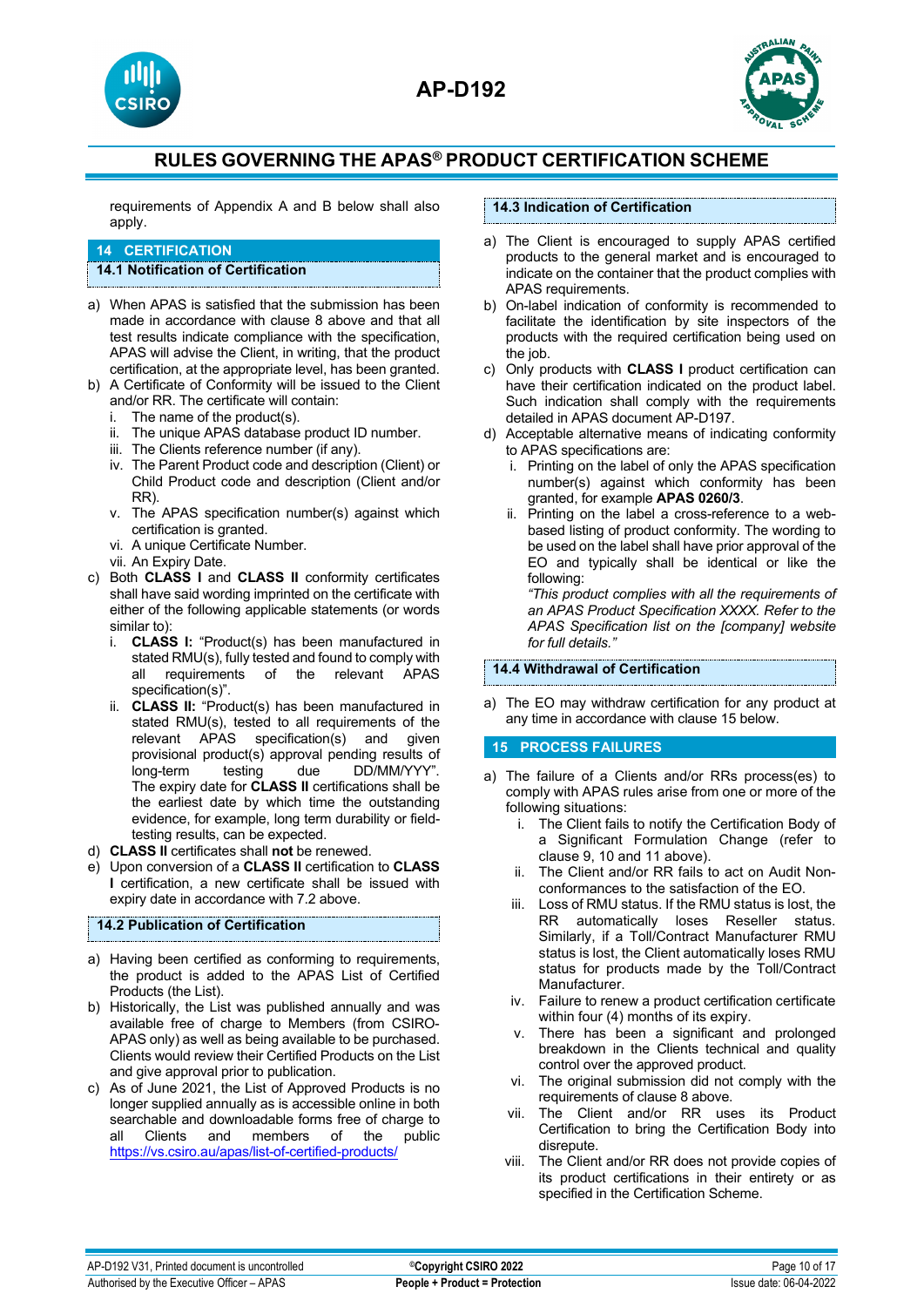



- ix. The Client and/or RR does not comply to the requirements of the Certification Body and/or Certification Scheme in relation to communication media, such as technical documents (TDS, SDS), brochures, and in advertising.
- x. The Client and/or RR makes misleading or unauthorised statements regarding the products certification.
- xi. The Client and/or RR makes claims inconsistent with the Scope of Certification.
- xii. The Client and/or RR does not comply with the use of the marks of conformity and on information related to the product.
- xiii. The Client and/or RR and/or APAS receives a significant number of complaints lodged in writing regarding the performance of the approved product.
- xiv. The Client and/or RR fails to keep adequate records regarding all complaints made to its compliance with certification requirements (including product requirements) and fails to make these records available to the certification body, when requested.
- xv. The Client and/or RR fails to take appropriate action with respect to such product complaints and any deficiencies found in products that affect compliance and the requirements of certification and fails to document these actions.
- xvi. Failure to achieve Proficiency Testing (PT) results (APAS document AP-D177) within the industry standard deviation at two (2) consecutive PT programs.
- xvii. Failure to adequately address PT nonconformances to the satisfaction of the EO.
- b) Where one or more of the above can be shown to have occurred, the EO shall attempt to resolve the process failures with the Client and/or RR.
- c) Where attempts to resolve the process failures have failed, the EO shall withdraw certification for the product(s).
- d) Withdrawal of certification shall be notified immediately to all recipients of the APAS electronic List of Certified Products (the List). Notification shall be via the completion of the APAS form AP-D195. A copy of the form shall also be forwarded to the ATAP.
- e) Reinstatement of certification shall be at the discretion of the EO.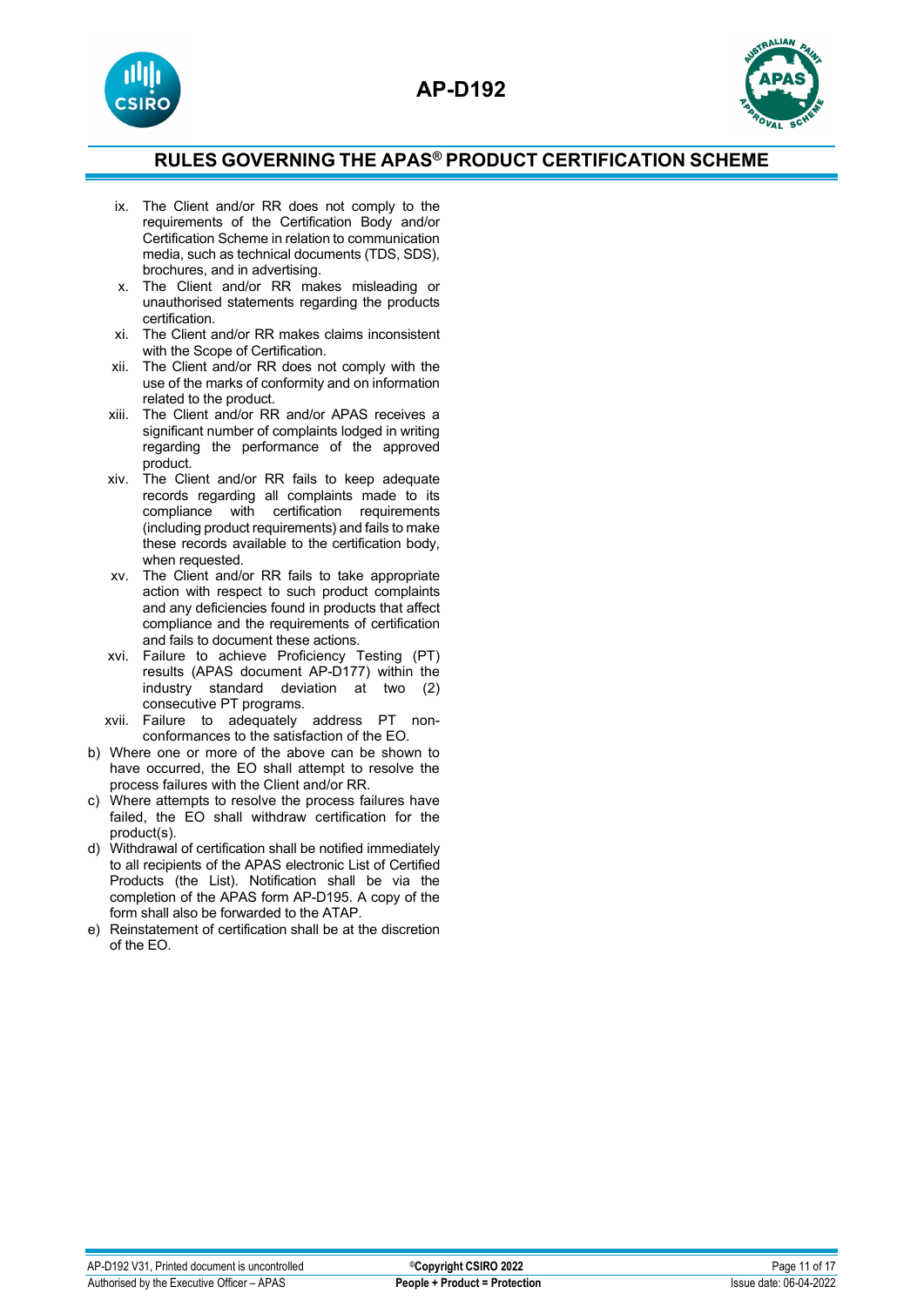



## **16 APPENDIX A**

#### **Architectural Coatings Manufacturer's Colour Range (MCR) Certification**

- a) Some manufacturers use a system of tinting bases and machine colourants or tinters to achieve a wide range of colours.
- b) As APAS product certification are only for those applied for, in order to limit the number of samples required for MCR certification, the following guidelines are established:

## **A1. General Testing**

- a) All tests nominated in Table 1 of the relevant specification(s), shall be conducted on the **White** product.
- b) For each **tint base** in the MCR offer, a colour complying with Table A1 below, shall be subjected to the following tests as defined in Table 1 of the relevant specification(s) and the results shall be reported:
	- i. Application Properties
	- ii. Opacity or Covering Power
	- iii. Gloss
- c) One **ready mixed colour** shall be subjected to the following tests as defined in Table 1 of the relevant specification(s) and the results shall be reported:
	- i. Application Properties
	- ii. Opacity or Covering Power
	- iii. Gloss

## **A2. Deviations**

- a) It is the responsibility of the Client to know, in general terms, the likely critical characteristics of their colour offer, such as the opacity, durability and colour uniformity. Information regarding how these colours are to be treated to achieve an acceptable result, must be made available either at point-of-sale or in other marketing brochures.
- b) This information shall consist of advice on how to achieve the best result. For example, with colours based on red, yellow or orange tinters, the use of a tinted undercoat to achieve complete obliteration may be required.

#### **A3. Durability Testing**

- a) Where the relevant specification(s) calls for durability testing, the following guidelines shall apply:
	- i. Where the colourant system is one with **less than twelve (12) months history** of commercial use in the region applied for, the exposure program shall incorporate every colourant in every tint base with a maximum of four (4) colourants per base. Hence, if the colourant range has sixteen (16) colourants, four (4) colours each with four (4) individual colourants in them, shall be selected for each tint base.
	- ii. Where the colourant system is **not new** in the region, the durability testing for MCR certification shall be conducted on the following products:

| TiO <sub>2</sub> Content (g/L)   | Colour                                       |  |
|----------------------------------|----------------------------------------------|--|
| > 200                            | White                                        |  |
| 180 - 250<br>Light Tone Base     | Pastel blue                                  |  |
| 120 - 190<br>Deep Tone Base      | Mid green                                    |  |
| $80 - 130$<br><b>Accent Base</b> | Deep green                                   |  |
| ~< 90<br>Ultra Deep Base         | Dark grey                                    |  |
|                                  |                                              |  |
| Clear or Neutral Base            | Not specified                                |  |
| <b>Coloured Base</b>             | Not specified,<br>but one colour<br>per base |  |

 **Table A1**

- iii. Atmospheric durability data for architectural products may be obtained using the Clients own durability testing station or an equivalent commercial facility such as CSIRO or Allunga.
- b) Where special conditions may apply, for example geothermal areas of New Zealand, or Severe Marine, the Client shall supply additional durability data pertinent to that condition.
- c) Any durability requirements specified in Table 1 of an APAS specification shall apply to every exposure site used.

## **A4. Components of the Submission**

- a) A submission for MCR Product certification shall comply with the following requirements, as summarised in Appendix E:
	- i. The White product shall comply with all elements of 8.1, 8.2 & 8.3 a) above.
	- ii. Each **tint base** shall comply with 8.3 a) i. v and x. inclusive (chosen colour to comply with Table A1 above). The test report need only demonstrate compliance with clause A1 b) above.
	- iii. One **ready mixed colour** example of the available range shall be submitted and shall comply with 8.3 a) i.  $-$  v and x. The test report need only demonstrate compliance with clause A1 c) above.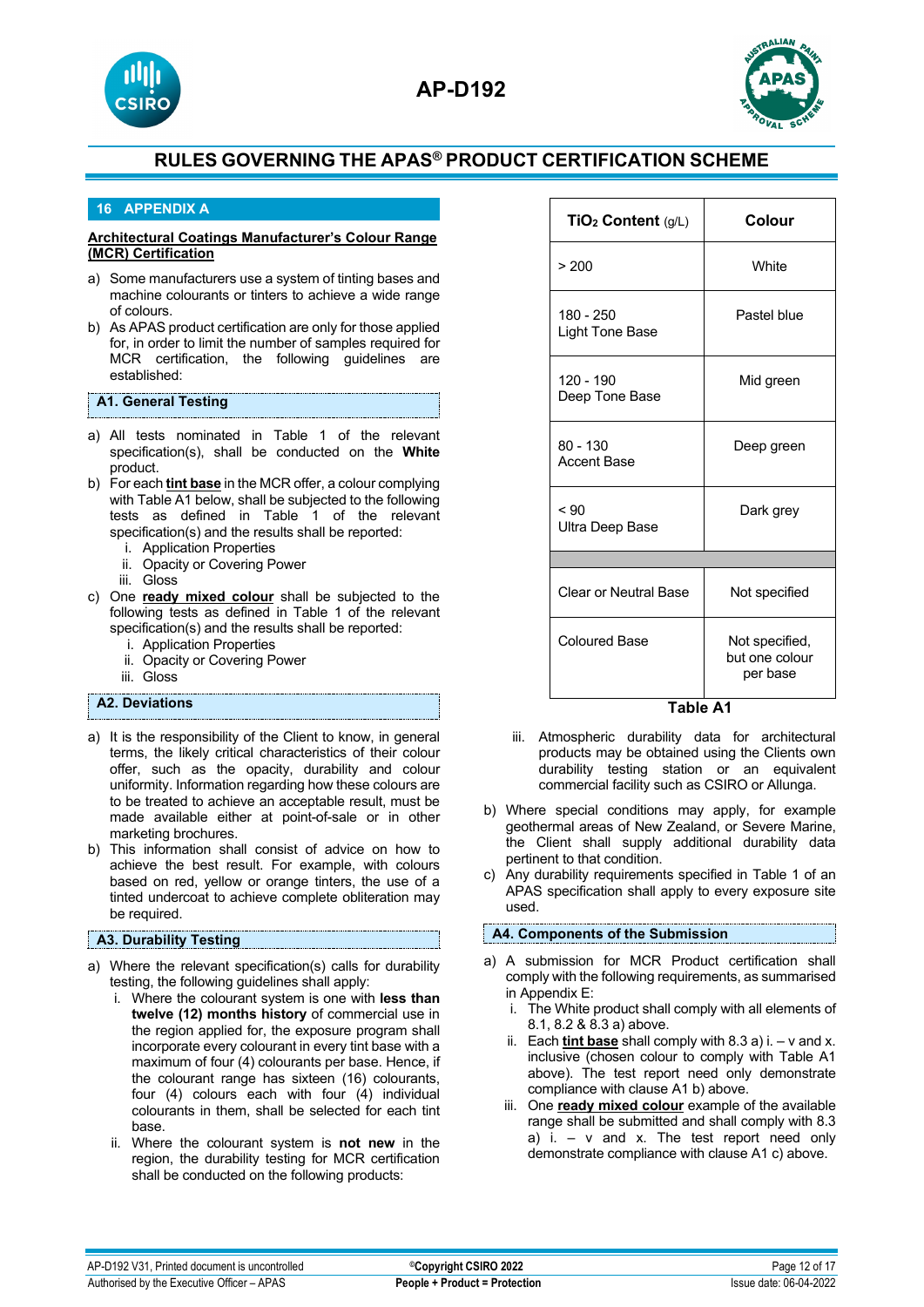



## **17 APPENDIX B**

#### **Guidelines for Certification of Heavy-Duty Industrial Coatings Based on Established Case Histories**

## **B1. General**

- a) Where an APAS heavy-duty industrial coating (protective coating) specification calls for long term test results, for example, six (6) years of natural weathering, earlier certification can be given provided that:
	- i. The level of certification is no higher than **CLASS II**, and
	- ii. Evidence of satisfactory performance in an actual field situation (the case study) can be provided for a period **not less than 75%** of the specification durability requirement.
- b) The following are guidelines to Clients and RRs intending to submit heavy-duty industrial coating (protective coating) products for certification to an APAS specification where the durability performance data is not derived from the specification test procedures but rather from established case histories.
- c) The case histories utilised shall be **technical case histories**, not marketing case histories, ensuring that there is a high level of accurate technical information contained in the case history.

## **B2. Durability Data**

- a) The case history durability data supplied must:
	- i. Be from projects of a similar type to the APAS specification end use, for example, if the APAS specification applies to a tank lining for hydrocarbon storage, then the case histories must also be for hydrocarbon tank linings.
	- ii. Be of a duration **not less than 75%** of the APAS specification nominated durability period.
	- iii. Demonstrate the integrity of the system as defined in the natural weathering requirements in Table 1 of the APAS specification. Note needs to be taken of the specification intended exposure: suffix F, S, P or T as appropriate (or no suffix for atmospheric exposure).
	- iv. Be obtained by a person technically qualified to assess the performance of the coating. In Australia, this refers to a person holding a Coating Inspection Certificate from the Australasian Corrosion Association (ACA) or an approved equivalent.
- b) The formulation of the batch(es) of product relevant to the case history shall be traceable and shall be essentially the same as the formulation for the contemporary product for which certification is sought.
- c) The case history coating system shall have been applied in the same or comparable manner and under the same conditions as specified in the Clients currently published recommendations.
- d) The thickness and sequence of coatings shall be the same as that for which certification is sought.
- e) The case history must be accessible for independent confirmation of performance and supported by appropriate application documentation which shall include method and timing of surface preparation and applications, site thickness measurements, and any

other data which could be relevant to correct appraisal of the data.

- f) The technical case histories shall be submitted to APAS who will decide on their suitability as support evidence for the product certification submission.
- g) If the guidelines of this Appendix are invoked, **CLASS II**  certification shall be conditional upon an exposure series complying with the requirements of the specification, being initiated immediately.

## **18 APPENDIX C**

#### **Guidelines for Certification of Coating Systems where Independent Durability Results for the Complete System Are Not Available**

- a) These guidelines are intended to cover the situation where a Client seeks certification for a heavy-duty industrial coating system where durability results are not available from an independent authority or from satisfactory verifiable case histories but where the proposed coating system is very similar to an approved system or one for which durability results are available.
	- i. The proposed coating system must be detailed on the Clients printed data sheet.
	- ii. The substituted component must be of the same generic type, for example, both ethyl silicate zinc primers, and be applied at similar dry film thickness, and shall only involve primer or intermediate coats.
	- iii. The Client shall provide evidence of satisfactory intercoat adhesion for each part of the system as verified by other durability testing.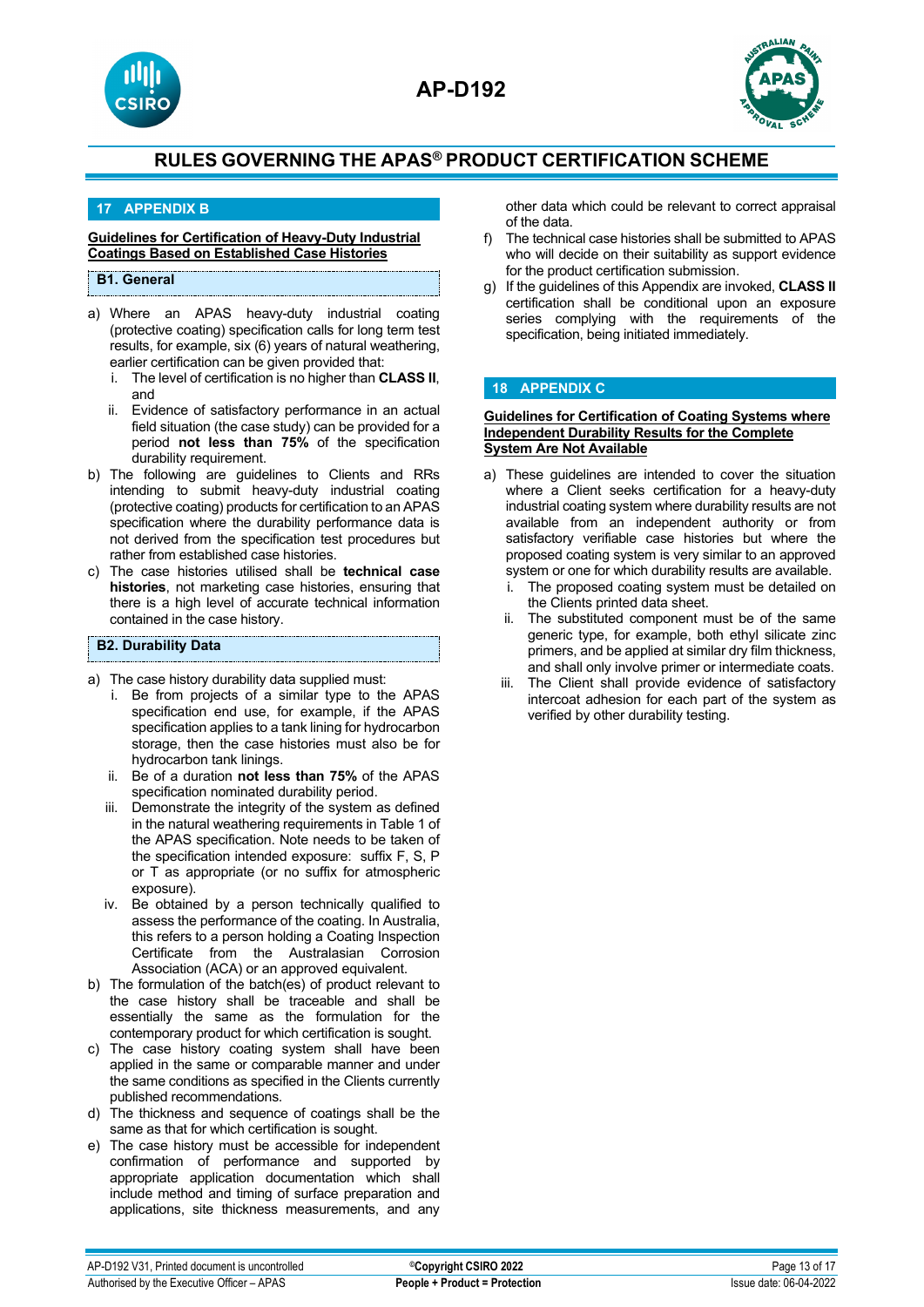





## **19 APPENDIX D**

**Guidelines for Requesting Changes to an Existing APAS Specifications, requestion a New APAS specification and the Specification Approval Process**

#### **D1. Changes to Existing APAS Specifications**

- a) If an APAS Specification has been identified that is not reflecting current industry practices, Australian and/or relevant international standards and/or performancebased requirements, Clients (APAS Signatories) and/or Members can apply, in writing (email or hardcopy), for a specification review.
- b) The written request must:
	- i. Be completed by the applicable APAS Signatory and/or APAS Member.
	- ii. Be on identifiable letterhead paper.
	- iii. Clearly state the name, position, contact telephone, email and physical address details of the person(s) requesting the review.
	- iv. Clearly state the reason(s) for requesting the review.
	- v. Include copies of relevant information and/or website details for all relevant information relating to the specification review request. This can include, but is not limited to, Australian standards, international standards, case histories, published works, Australian industry standards, state authority standards and/or test methods.
	- vi. Supply laboratory and/or field test results (where applicable) to substantiate the review request.
- c) Upon receipt of the review request, the EO will contact the initiator (by email) within two (2) weeks to acknowledge receipt.
- d) The EO will seek a peer review by APAS officers. This will be followed by advising ATAP Members of the review request and seeking their consideration regarding the necessity for overall review and potential depth of change.
- e) If the review request is deemed necessary by ATAP, the request will proceed to a full review, including further ATAP involvement. If it is deemed unnecessary, the initiator will be advised by email of the reasoning behind why the request for review has been denied.
- f) The review period is subject to APAS officer availability and degree of complexity around the review. This timeframe for such may vary from six (6) months to two (2) years and is subject to change according to workload.
- g) All APAS Client's and Members will be advised by email, and published on the APAS website, the results of the specification review, normally in the form of a link to the reviewed document.

## **D2. Requesting a New APAS Specification**

- a) If there is not currently an APAS Specification that meets the requirements of a Client, and an existing specification cannot be reviewed to adequately meet these requirements, then a new APAS specification can be requested to be created.
- b) The request for a new specification can be made by a Client (APAS Signatory) and/or Member, in writing (email or hardcopy).
- c) The written request must:
	- i. Be completed by the applicable APAS Signatory and/or APAS Member.
	- ii. Be on identifiable letterhead paper.
	- iii. Clearly state the name, position, contact telephone, email and physical address details of the person(s) requesting the review.
	- iv. Clearly state the reason(s) for requesting a new APAS specification.
	- v. Include copies of relevant information and/or website details for all relevant information relating to the new specification request. This can include, but is not limited to, Australian standards, international standards, case histories, published works, Australian industry standards, state authority standards and/or test methods.
	- vi. Supply laboratory and/or field test results (where applicable) to substantiate the new specification request.
	- vii. Evidence from applicable industry members, such as an association i.e., SCAA (Surface Coatings Association Australia), as to why this would be a requirement of more than one (1) Client to be able to make its development economically viable.
- d) Upon receipt of the new specification request, the EO will contact the initiator (by email) within two (2) weeks to acknowledge receipt.
- e) The EO will seek a peer review by APAS officers. This will be followed by advising ATAP Members of the new specification request and seeking their consideration regarding the necessity for inclusion and development.
- f) If the request is deemed necessary by ATAP, the request will proceed to a full specification development, including further ATAP involvement. If it is deemed unnecessary, the initiator will be advised by email of the reasoning behind why the request for a new specification has been denied.
- g) The development period is subject to APAS officer availability and degree of complexity around the development. This timeframe for such may vary from six (6) months to two (2) years and is subject to change according to workload.
- h) All APAS Client's and Members will be advised by email, and published on the APAS website, the results of the specification development, normally in the form of a link to the reviewed document.

## **D3. APAS Specification Approval Process**

- a) Upon competition of the draft of an updated or new specification, the following approval process must be followed:
	- 1. Peer review and document updated (if required), followed by
	- 2. ATAP review and document updated (if required), followed by
	- 3. Public Comment responses received, reviewed and document updated (if required), followed by 4. Final Peer review
- b) If at the time of final peer review the document is deemed acceptable to be released, it is then updated on the website accordingly, all RMUs informed of the update / inclusion and industry members advised.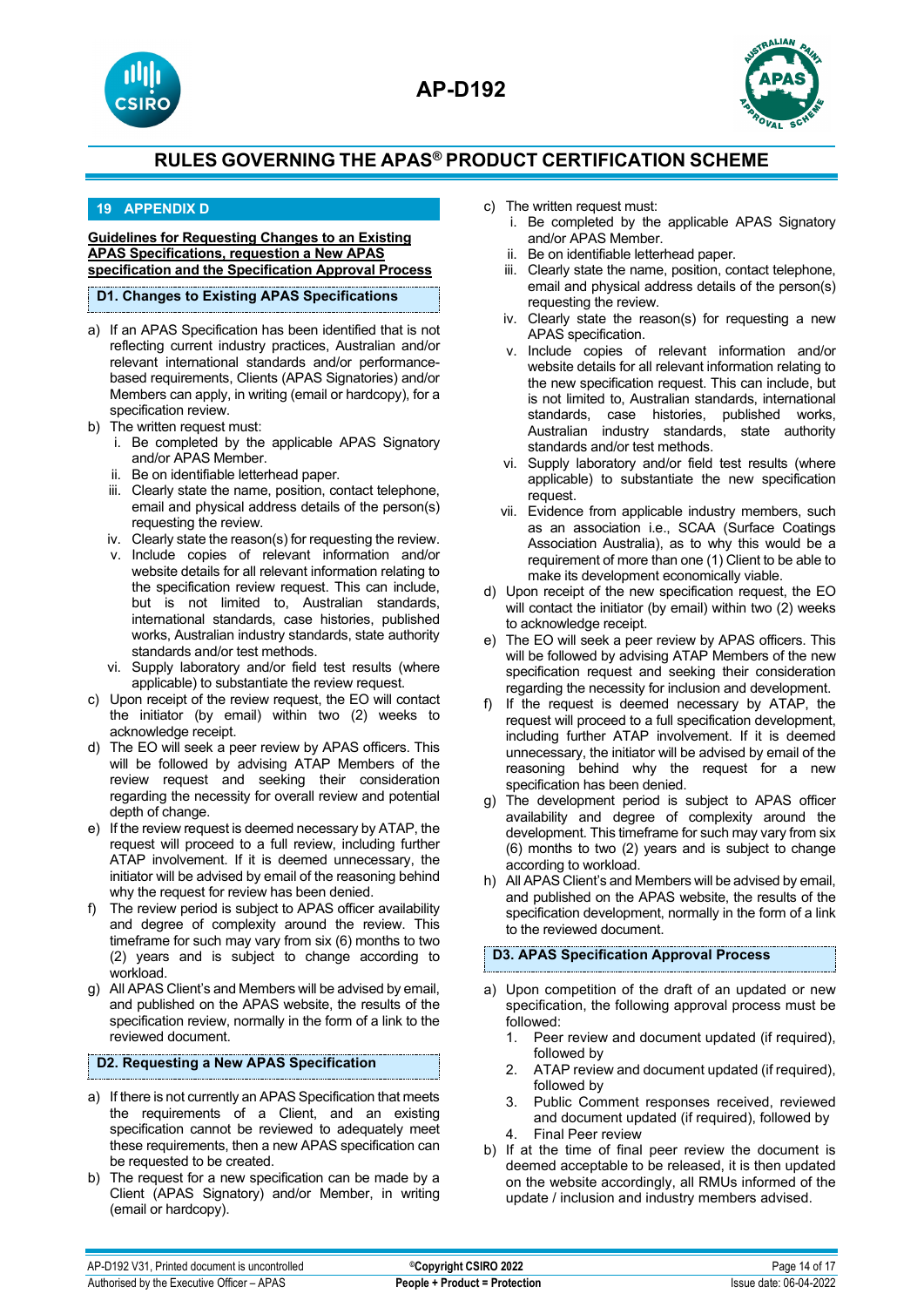



## **20 APPENDIX E**

## **Table E1: Summary of Submission Requirements**

|                                                    | <b>NEW Submission (CLASS I and CLASS II)</b>    |                                                                                                                |                                                                                                     | <b>MINOR</b>                                                     | <b>MINOR</b>                                               |
|----------------------------------------------------|-------------------------------------------------|----------------------------------------------------------------------------------------------------------------|-----------------------------------------------------------------------------------------------------|------------------------------------------------------------------|------------------------------------------------------------|
| <b>Required Components</b><br>of the Submission    | or<br><b>MAJOR Resubmission</b>                 |                                                                                                                |                                                                                                     | <b>Resubmission</b><br><b>Surface Coating</b><br><b>Products</b> | <b>Resubmission</b><br><b>Non-Paint</b><br><b>Products</b> |
|                                                    | White /<br><b>Non-Paint</b><br><b>Products</b>  | <b>Tint Bases</b>                                                                                              | <b>Ready mixed</b><br>color(s) <sup>8</sup>                                                         | <b>White ONLY</b>                                                | <b>Non-Paint</b><br>Product                                |
| <b>Submission Covering</b><br>Letter               | ✓<br>8.3 a) i.                                  | ✓<br>8.3 a) i.                                                                                                 | ✓<br>8.3 a) i.                                                                                      | ✓<br>8.3 a) i.                                                   | ✓<br>8.3 a) i.                                             |
| D139 / D140 / D200 Form<br>(where applicable)      | $\checkmark$<br>8.3 a) ii.                      | <b>For EACH Base</b><br>8.3 a) ii. & x.                                                                        | For ONE colour<br>only<br>$8.3 a$ ) ii. & x.                                                        | 8.3 a) ii. & x.                                                  | 8.3 a) ii.                                                 |
| <b>Wet Samples</b>                                 |                                                 | Required ONLY if APAS specifically requests this (8.3 a) NOTE <sup>2</sup> and/or Clause 11)                   |                                                                                                     |                                                                  |                                                            |
| <b>Dry Samples</b>                                 | ✓<br>8.3 a) iii.                                | For EACH Base,<br>tinted<br>8.3 a) iii.                                                                        | For ONE colour<br>only<br>8.3 a) iii.                                                               |                                                                  |                                                            |
| <b>Test Report</b>                                 | <b>Covering ALL</b><br><b>Tests</b><br>8.3a) v. | Covering<br>Application,<br><b>Opacity and Gloss</b><br><b>ONLY; ONE colour</b><br>from each base<br>8.3 a) v. | Covering<br>Application,<br>Opacity and<br><b>Gloss ONLY;</b><br><b>ONE colour only</b><br>8.3a) v. |                                                                  | Covering<br><b>ALL Tests</b><br>8.3 a) v.                  |
| <b>Durability Data</b><br>(Exterior Products Only) |                                                 | ✓<br><b>ONE</b> colour from<br>each base                                                                       |                                                                                                     |                                                                  |                                                            |
| <b>Product Technical Data</b><br>Sheet (TDS)       | ✓<br>8.3 a) vi.                                 |                                                                                                                |                                                                                                     | $\checkmark$<br>8.3 a) vi.                                       | $\checkmark$<br>8.3 a) vi.                                 |
| <b>Product Label</b>                               | ✓<br>8.3 a) vii.                                |                                                                                                                |                                                                                                     | ✓<br>8.3 a) vii.                                                 | $\checkmark$<br>8.3 a) vii.                                |
| Safety Data Sheet (SDS) <sup>9</sup>               | ✓<br>8.3 a) viii.                               |                                                                                                                |                                                                                                     | ✓<br>8.3 a) viii.                                                | ✓<br>8.3 a) viii.                                          |
| QC Schedule                                        | $\checkmark$<br>8.3 a) ix.                      |                                                                                                                |                                                                                                     |                                                                  | ✓<br>8.3 a) ix.                                            |
| D <sub>182</sub> VOC Form                          | ✓<br>8.3 a) xi.                                 |                                                                                                                |                                                                                                     |                                                                  |                                                            |

**NOTE: 8** Although only one (1) submission is required from the ready-mixed colour range, all ready-mixed colours available for sale should appear on the conformity certificate. Hence, APAS needs to be advised what the ready-mixed colour offering is by inclusion in the covering letter.

**<sup>9</sup>** Where SDSs are readily available from the internet, hardcopies need not be provided. It is sufficient to provide a documented link to the site in the covering letter accompanying the submission / resubmission.

For Australian made products or products destined for sale in Australia, the SDS shall comply with all the requirements of The National Code of Practice for the Preparation of Safety Data Sheets, refer to website:

[https://www.safeworkaustralia.gov.au/sites/default/files/2020-](https://www.safeworkaustralia.gov.au/sites/default/files/2020-09/model_code_of_practice_preparation_of_safety_data_sheets_for_hazardous_chemicals.pdf)

09/model\_code\_of\_practice\_preparation\_of\_safety\_data\_sheets\_for\_hazardous\_chemicals.pdf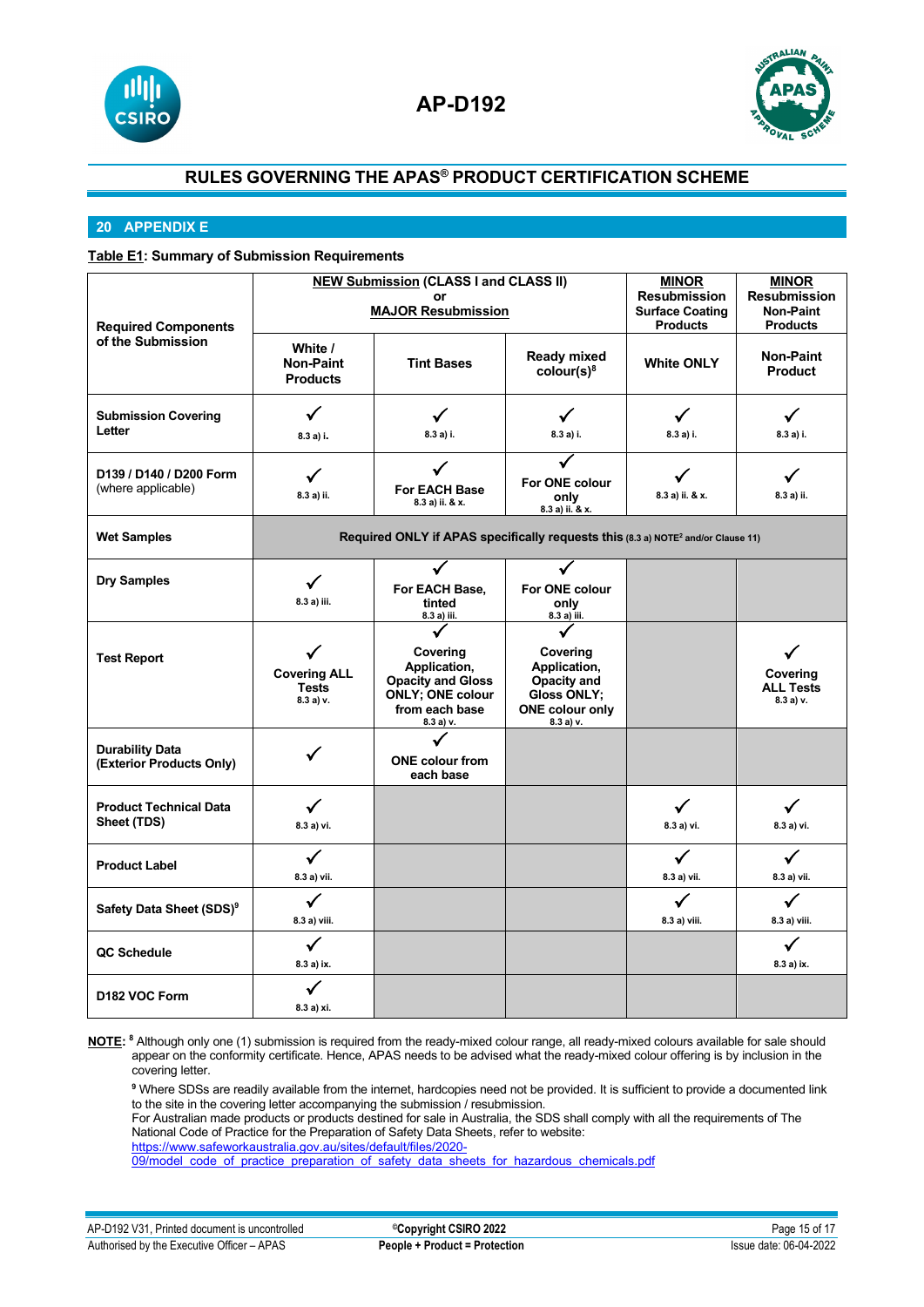



# **21 APPENDIX F**

## **Document History**

| Status:                    | Current |
|----------------------------|---------|
| Version:                   | 31      |
| Date Published: 06-04-2022 |         |

| <b>Document</b><br><b>Version</b><br>$No.$ : | <b>Date</b><br><b>Published:</b> | <b>Summary of Changes:</b>                                                                                                                                                                                                                                                                                                                                                                                                                                                                                                                                                                                                                                                                                                                                                                                                                                                                                                                                     |
|----------------------------------------------|----------------------------------|----------------------------------------------------------------------------------------------------------------------------------------------------------------------------------------------------------------------------------------------------------------------------------------------------------------------------------------------------------------------------------------------------------------------------------------------------------------------------------------------------------------------------------------------------------------------------------------------------------------------------------------------------------------------------------------------------------------------------------------------------------------------------------------------------------------------------------------------------------------------------------------------------------------------------------------------------------------|
| 31                                           | 06-04-2022                       | Removed statement regarding Types of Conformity as system conformity is not<br>being included for the foreseeable future<br><b>Updated SUSMP information</b><br>$\bullet$<br>Updated clause 8.3 a) vii. 4 to incorporate three product RMU labelling options<br>$\bullet$<br>Inclusion of NOTE <sup>3</sup> to clause 8.7 defining conditional certification relating to<br>disparity between SDSs and product labels                                                                                                                                                                                                                                                                                                                                                                                                                                                                                                                                          |
| 30                                           | 24-02-2021                       | Updated clause 9 e) regarding the termination of product certification if a<br>$\bullet$<br>submission for recertification has not been received within the 4 months following<br>product certification lapse                                                                                                                                                                                                                                                                                                                                                                                                                                                                                                                                                                                                                                                                                                                                                  |
| 29                                           | 09-11-2021                       | Updated clause 14.2 to reflect List of Approved Products now available online<br>$\bullet$                                                                                                                                                                                                                                                                                                                                                                                                                                                                                                                                                                                                                                                                                                                                                                                                                                                                     |
| 28                                           | 29-07-2021                       | Included clause 8.12 regarding documentation requirements of additional RMUs<br>$\bullet$<br>that also produce certified products<br>Updated clause 19 Appendix D to include the approval process for changes to<br>$\bullet$<br>existing or new specification                                                                                                                                                                                                                                                                                                                                                                                                                                                                                                                                                                                                                                                                                                 |
| 27                                           | 15-06-2021                       | Updated APAS website details within document<br>$\bullet$<br>Further defined clause 1 b) Scope<br>$\bullet$<br>Updated SUSMP reference to latest version<br>$\bullet$<br>Updated clause 12 d) CSIRO Materials Durability Laboratory contact details<br>$\bullet$<br>General formatting changes<br>$\bullet$                                                                                                                                                                                                                                                                                                                                                                                                                                                                                                                                                                                                                                                    |
| 26                                           | 17-02-2021                       | Updated: Minor format changes; Poisons Standard Reference information (from<br>$\bullet$<br>October 2020 to February 2021); clause 6.2 to include all Product Approval<br>Requirements of applicable specification(s) (not just Table I requirements) as a<br>component of certification submissions, and clause 8.3 b) and 8.10 to define the<br>requirements of Child Product submissions (Client & Reseller) more specifically, in<br>line with APAS document AP-D140                                                                                                                                                                                                                                                                                                                                                                                                                                                                                       |
| 25                                           | 22-10-2020                       | Addition of Appendix F Document History and removal of the Editorial Note<br>$\bullet$<br>previously used in document versions<br>Minor editorial changes<br>$\bullet$                                                                                                                                                                                                                                                                                                                                                                                                                                                                                                                                                                                                                                                                                                                                                                                         |
| 24                                           | 18-09-2020                       | Minor format changes<br>$\bullet$<br>Updated external referenced documents in document body<br>$\bullet$<br>Amended the retention sample size requirement to 2 x 500mL samples<br>$\bullet$                                                                                                                                                                                                                                                                                                                                                                                                                                                                                                                                                                                                                                                                                                                                                                    |
| 23                                           | 30-06-2020                       | Minor format and editorial changes<br>$\bullet$<br>Addition of "People + Product = Protection" to Footer<br>$\bullet$                                                                                                                                                                                                                                                                                                                                                                                                                                                                                                                                                                                                                                                                                                                                                                                                                                          |
| 22                                           | 30-06-2020                       | Document underwent a major revision<br>$\bullet$<br>Name change from The APAS Product Certification System to Rules Governing the<br>$\bullet$<br><b>APAS Product Certification Scheme</b><br>Document brought in line with requirements of AS/NZS ISO/IEC 17065<br>Updated document to the current format<br>$\bullet$<br>Incorporation of definitions and acronyms<br>٠<br>Updated applicable website details<br>$\bullet$<br>Level of conformity updated to include CLASS I and CLASS II categories and<br>$\bullet$<br>updating requirements, then referenced throughout document<br><b>Updated Child Product requirements</b><br>$\bullet$<br>Inclusion of Toll/Contract Manufactured products<br>$\bullet$<br>References added to AP-D140 and AP-F003<br>$\bullet$<br>Re-submission reclassification<br>٠<br>Introduction of Appendix D for updating existing / requesting new specifications<br>٠<br>Appendix E updated to reflect all submission types |